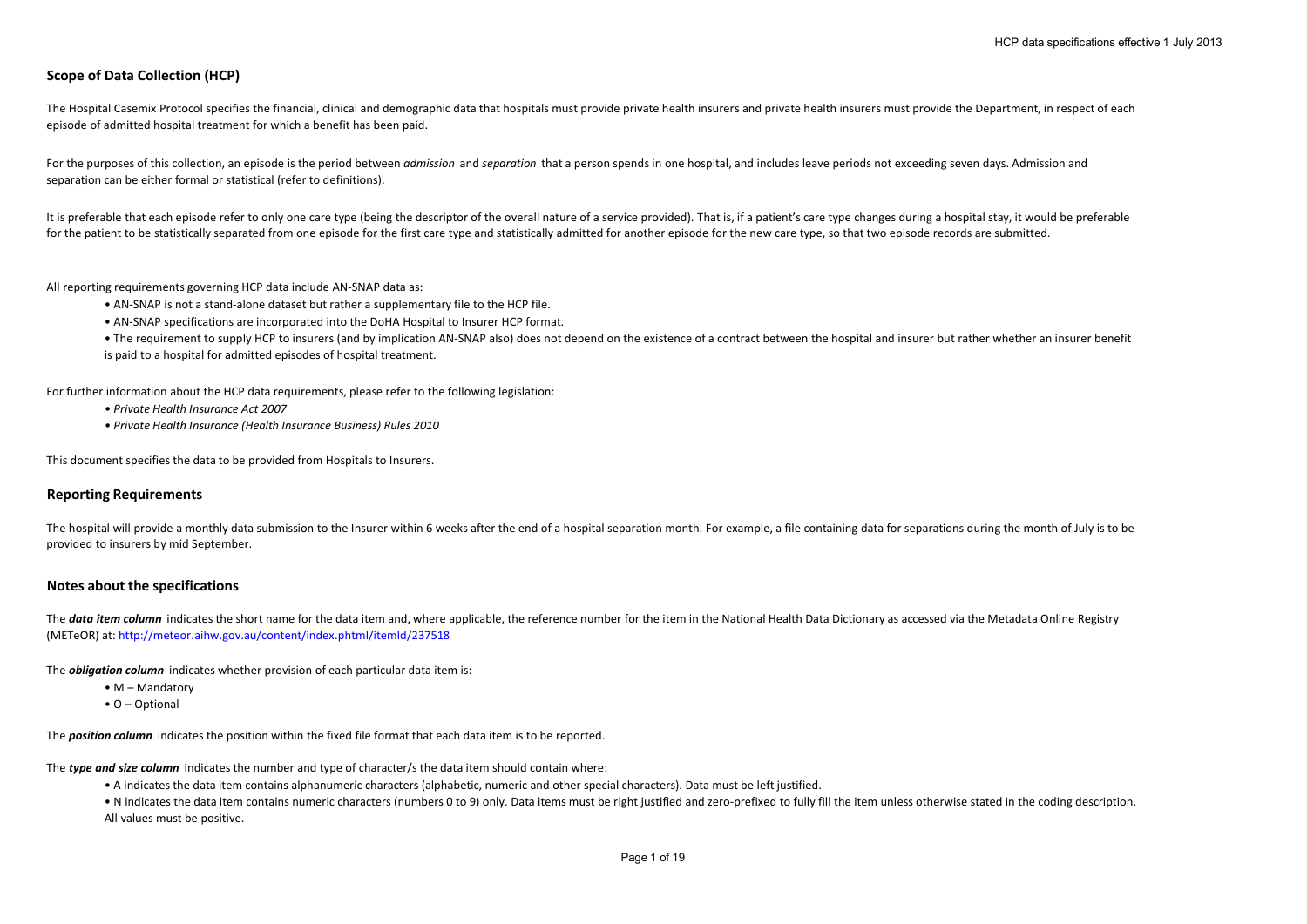The *format column* indicates the format of the characters of the data item:

- DDMMYYYY indicates the data item contains date information where DD represents the day, MM represents the month and YYYY represents the century and year. For example, 5 July 2006 would be
- *hhmm* indicates the data item contains time information based on a 24-hour clock, where hh represents the hour and mm represents the minutes. For example 2.35pm would be entered 1435.
- *blank filled* , in relation to a data item, means that the data item is filled with blank spaces.
- *zero filled* , in relation to a data item, means that the data item is filled with zeros.
- *zero prefix* means that leading zeros are to be inserted if necessary to ensure that the number of characters in the entry matches the data item size specified for the item.
- See the coding description column for any other special formatting requirements. *• Charges & Benefits* – supply in dollars and cents (omit decimal point) with leading zeros to fully fill item. Negative amounts are permitted for reversals. An entry of 000000000 means that no

The *repetition column* indicates the number of times the data item is repeated within the data file.

The **coding description column** provides the definition for the data item, valid values and any additional information to clarify what data should be reported and how. If a METeOR data item exists, refer to the National Health Data Dictionary for definition and collection methods.

The *edit rules column* outlines the edit checks the Department will run the data through using the Check-It software. These are split into critical errors where data will be rejected and warnings where data will be identified.

The *error codes column* indicates the error code attributed to each of the edit checks.

#### **Definitions/acronyms**

*ACHI* means the Australian Classification of Health Interventions.

*ADA* means the Australian Dental Association.

*AN-SNAP* means the Australian National Sub‑Acute and Non‑Acute Patient Classification System.

*CCU* means the coronary care unit of a hospital.

**contracted doctor** means a doctor who has entered into an agreement with a private health insurer where the doctor agrees to accept payment by the insurer in relation to treatment provided to the insured person.

contracted hospital means a hospital which has entered into an agreement with a private health insurer to accept payment in relation to an episode of hospital treatment for an insured person under a complying health product.

*DRG* means the Australian Refined Diagnosis Related Group.

*episode* means the period of admitted patient care between a formal or statistical **admission** and a formal or statistical **separation**, characterised by only one care type.

*FIM* means functional independence measure and is the outcome measure used for **overnight-stay rehabilitation patients**.

*formal admission* , in relation to a person, means the administrative process used by a hospital to record the commencement of accommodation, care or treatment of the person.

*formal separation* , in relation to a person, means the administrative process used by a hospital to record the cessation of accommodation, care or treatment of the person.

**HDU** means the high dependency unit of a hospital.

*Hospital* means a facility for which there is in force a Ministerial declaration that the facility is hospital under subsection 121-5(6) of the *Private Health Insurance Act 2007* .

Hospital treatment is treatment (including the provision of goods and services) provided to a person with the intention to manage a disease, injury or condition, either at a hospital or with direct involvement of the hospital, by either a person who is authorised by a hospital to provide the treatment or under the management or control of such a person (subsection 121-5, *Private Health Insurance Act 2007* ).

Exclusions to hospital treatment (eg treatment provided in an emergency department of a hospital) are specified in the Private Health Insurance (Health Insurance Business) Rules 2010, Part 3, Rule 8.

Inclusions to hospital treatment (eg some Chronic Disease Management Programs not involving prevention) are specified in the Private Health Insurance (Health Insurance Business) Rules 2010, Part 3.

Hospital-in-the-home means the provision of care to hospital admitted patients in their place of residence as a substitute for hospital accommodation. Place of residence may be permanent or temporary (METeOR glossary item ID: 327308) .

*Hospital-in-the-home care days* means the total number of days between HiTH commencement date and HiTH completion date.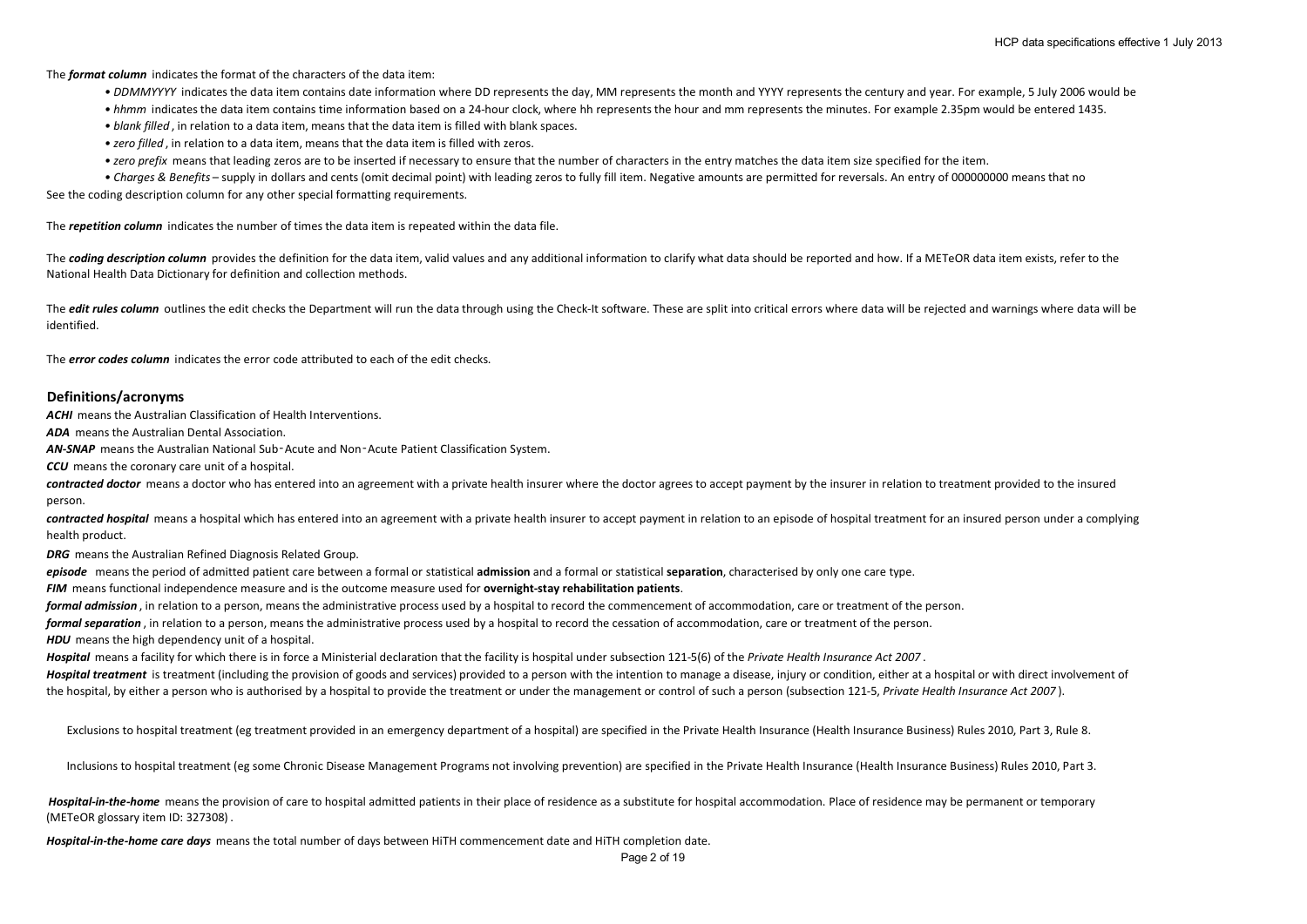ICD-10-AM means 'The International Statistical Classification of Diseases and Related Health Problems, 10th revision, Australian Modification, published by the National Centre for Classification in Health (Australia).

*ICU* means the intensive care unit of a hospital.

*insurer* means a private health insurer.

*MBS* means the Medicare Benefits Schedule, comprising:

(a) the Health Insurance (Diagnostic Imaging Services Table) Regulations 2005; and

(b) the Health Insurance (General Medical Services Table) Regulations 2005; and

(c) the Health Insurance (Pathology Services Table) Regulations 2005;

as in force from time to time, or any Regulations made in substitution for those Regulations.

*METeOR* (metadata online registry) for national data standards.

*miscellaneous service code* means any miscellaneous hospital-specific or insurer-specific non-MBS billing code.

*NHDD* means the (most current version of the) 'National Health Data Dictionary'.

*NICU* means the neonatal intensive care unit of a hospital.

*overnight*‑*stay patient* means a person who is admitted to and separates from a hospital on different dates.

*PHIAC means* Private Health Insurance Administration Council

*PICU* means the paediatric intensive care unit of a hospital.

procedure means clinical intervention that is surgical in nature, carries a procedural risk, carries an anaesthetic risk, requires specialised training, and/or requires special facilities or equipment only available in an acute care setting

*same-day patient* means a person who is admitted to and separates from a hospital on the same date.

**SCN** means the special care nursery of a hospital.

*special character* means a character that has a visual representation but is not an alphanumeric character, ideogram or blank space.

statistical admission, in relation to a person, means the administrative process used by a hospital to record the commencement of a new episode of care that provides the person with a new care type during a single hospital stay.

*statistical separation* , in relation to a person, means the administrative process used by a hospital to record the cessation of an episode of care of the person during a single hospital stay.

#### **Guide for Use**

Accommodation charges/benefits - refer to private, shared or high dependency accommodation for any Accommodation Type (i.e. advanced surgical, surgical, medical, rehabilitation, obstetrics, and psychiatry). All hospital episodes must have a charge/benefit component relating to accommodation, unless it was bundled, or the hospital billed a procedure-only fee. Therefore, cases such as chemotherapy should either have a charge/benefit component in "bundled" or "accommodation" or "theatre". They should not be reported as "other".

AN-SNAP Collection - the AN-SNAP collection is a separate data collection to the episode record for rehabilitation, which provides specific information regarding the functional gains of patients undergoing rehabilitation, as well as the AN-SNAP class for overnight admitted patients. It is expected that one AN-SNAP record be reported for each overnight admitted rehabilitation program, and one AN-SNAP record be reported for an entire episode of care consisting of multiple same day visits. The AN-SNAP record should be linked to the episode with the same separation date.

AN-SNAP Class - The AN-SNAP class allocated to each overnight admitted patient is in part determined by their FIM admission score. Given the FIM is not collected for same-day patients it is impossible to allocate same-day patients an AN-SNAP class.

*Bundled charges/benefits* - refer to an aggregate of 2 or more charges billed by the hospital/paid by the insurer, such as case payments by DRG or MBS.

*CCU charges, benefits, days and hours* - exclude ICU, SCN, NICU, PICU and HDU in calculations.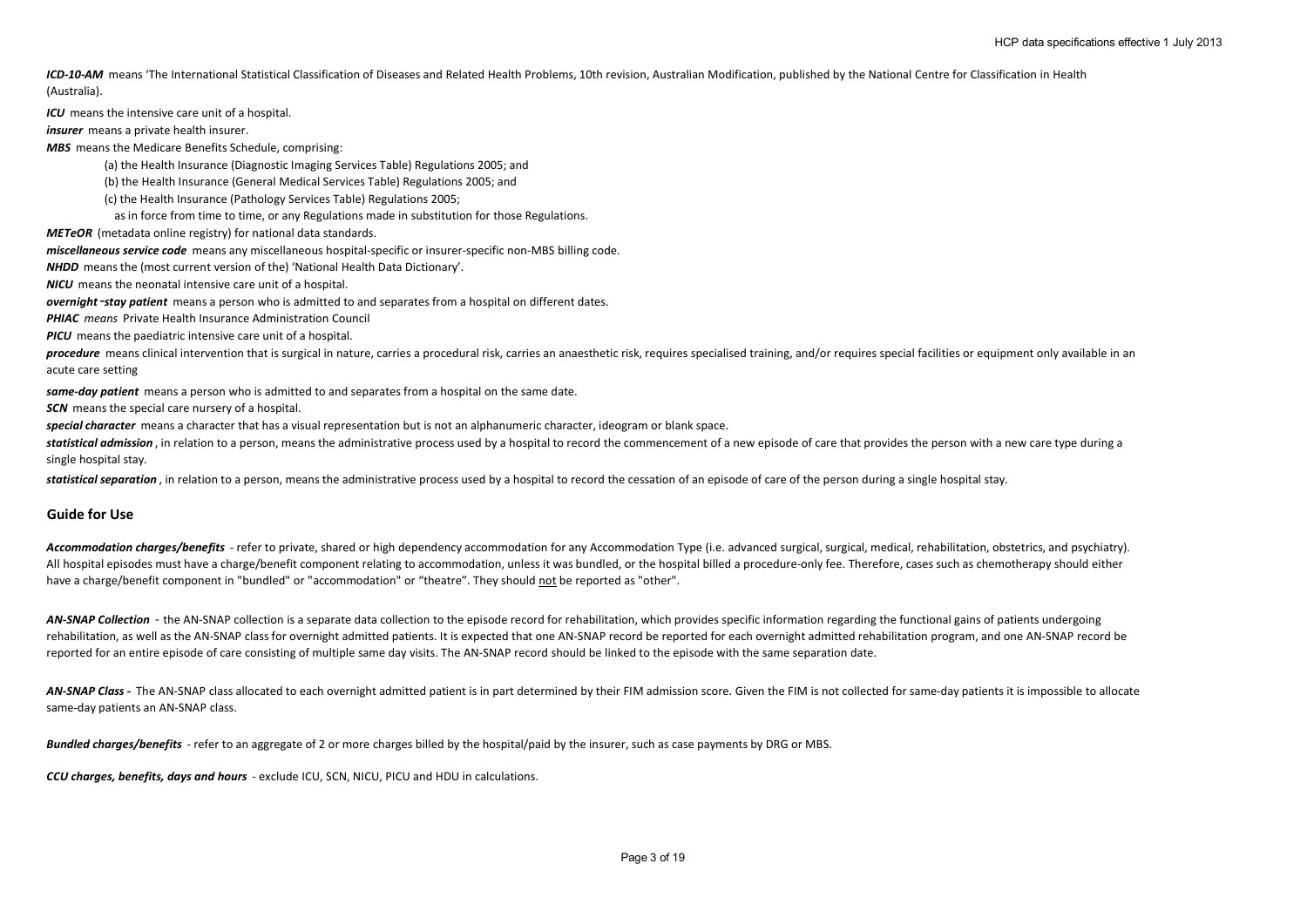*Functional Independence Measure -* The FIM score is used to measure functional improvement and is comprised of 18 items (13 motor items and 5 cognition items) with a maximum score of seven and a minimum score of one. Total scores can range from 18 to 126. Admission scores must be collected within 72 hours after the admission. Discharge scores must be collected within 72 hours of discharge, unless the patient died during the episode. Guide for collecting the AROC inpatient data set should be followed for scoring the FIM. This applies to AN-SNAP admission and discharge FIM scores for overnight-stay patients. The FIM is not collected for same-day patients.

*Hospital-in-the-home (HITH) -* Episodes which include HITH services should be reported in a manner consistent with claiming practice. For example,

(a) HITH services which are part of an admitted psychiatric program and are claimed as a single same day service must be reported as single same day episode. This includes psychiatric patients that remain in an admitted HITH program over extended periods of time.

(b) If hospital claims are submitted to insurers at the conclusion of the admitted psychiatric HITH program, then one episode must be reported spanning the length of the program.

*ICU charges, benefits, days and hours* - include NICU and PICU; exclude SCN, CCU or HDU in calculations.

*Infant weight neonate* **-** For live births (http://meteor.aihw.gov.au/content/pop/index.phtml/itemId/265594), birth weight

(http://meteor.aihw.gov.au/content/pop/index.phtml/itemId/265625) should preferably be measured within the first hour of life before significant postnatal weight loss has occurred. While statistical tabulations include 500 g groupings for birth weight, weights should not be recorded in those groupings. The actual weight should be recorded to the degree of accuracy to which it is measured. In perinatal collections the birth weight is to be provided for live born and stillborn babies.

*Minutes in Theatre* - from the time the patient entered the operating theatre or procedure room until the time the patient left the operating theatre or procedure room. For example, coronary angiography/angioplasty, lithotripsy and ECT must have minutes of operating theatre time reported, even though they are performed in a procedure room rather than a theatre.

Other charges/benefits - refer to services which cannot be categorised as accommodation, theatre, labour, ICU, pharmacy, prosthesis, bundled, SCN, CCU or HITH. It excludes ex-gratia charges, television, phone calls, extra meals, FED, reversals or journal adjustments.

**Palliative care status and days** - calculations to include care provided in: a palliative care unit; a designated palliative care program; or under the principal clinical management of a palliative care physician or in the opinion of the treating doctor, when the principal clinical intent of care is palliation.

Principal MBS item - select on the basis of: (a) the patient's first visit to a theatre or procedure room/coronary angiography suite; and (b) the MBS with the highest benefit amount. The principal MBS item relates to theatre or procedure room/angiography suite, and not to the medical item billed by the doctor. It may not necessarily correlate to the Principal Procedure Code. For example, renal dialysis, coronary angiography/ angioplasty, same-day chemotherapy, lithotripsy, ECT and sleep studies must have an MBS item number reported, even though they are procedure room rather than theatre. Where possible, any services that do not have a valid MBS item should be reported in the Miscellaneous Service Code item (item 53).

Principal Item Date - The date on which the principal MBS item is carried out. If there is no principal MBS item, then the date that the first Miscellaneous Service Code item was carried out may optionally be entered.

Qualified days for newborns - The number of qualified days is calculated with reference to the date of admission, date of separation and any other date(s) of change of qualification status: the date of admission is counted if the patient was qualified at the end of the day; the date of change to qualification status is counted if the patient was qualified at the end of the day; the date of separation is not counted, even if the patient was qualified on that day. The normal rules for calculations of patient days apply. To determine if newborn days are qualified days, see the METeOR definition for Newborn Qualification Status (Metadata glossary item 327254) .

*SCN charges, benefits, days and hours* - exclude NICU, ICU, CCU, PICU and HDU in calculations.

Secondary MBS item - The secondary MBS items relate to theatre, and not to the medical item billed by the doctor. It may not always correlate to the Procedure Codes (ICD-10-AM). Where possible, any services that do not have a valid MBS item should be reported in the Miscellaneous Service Code item (item 53).

*Theatre charges/benefits* - refer to a theatre/procedure room/angiography suite. This applies to theatre charges, benefits and minutes in theatre.

Page 4 of 19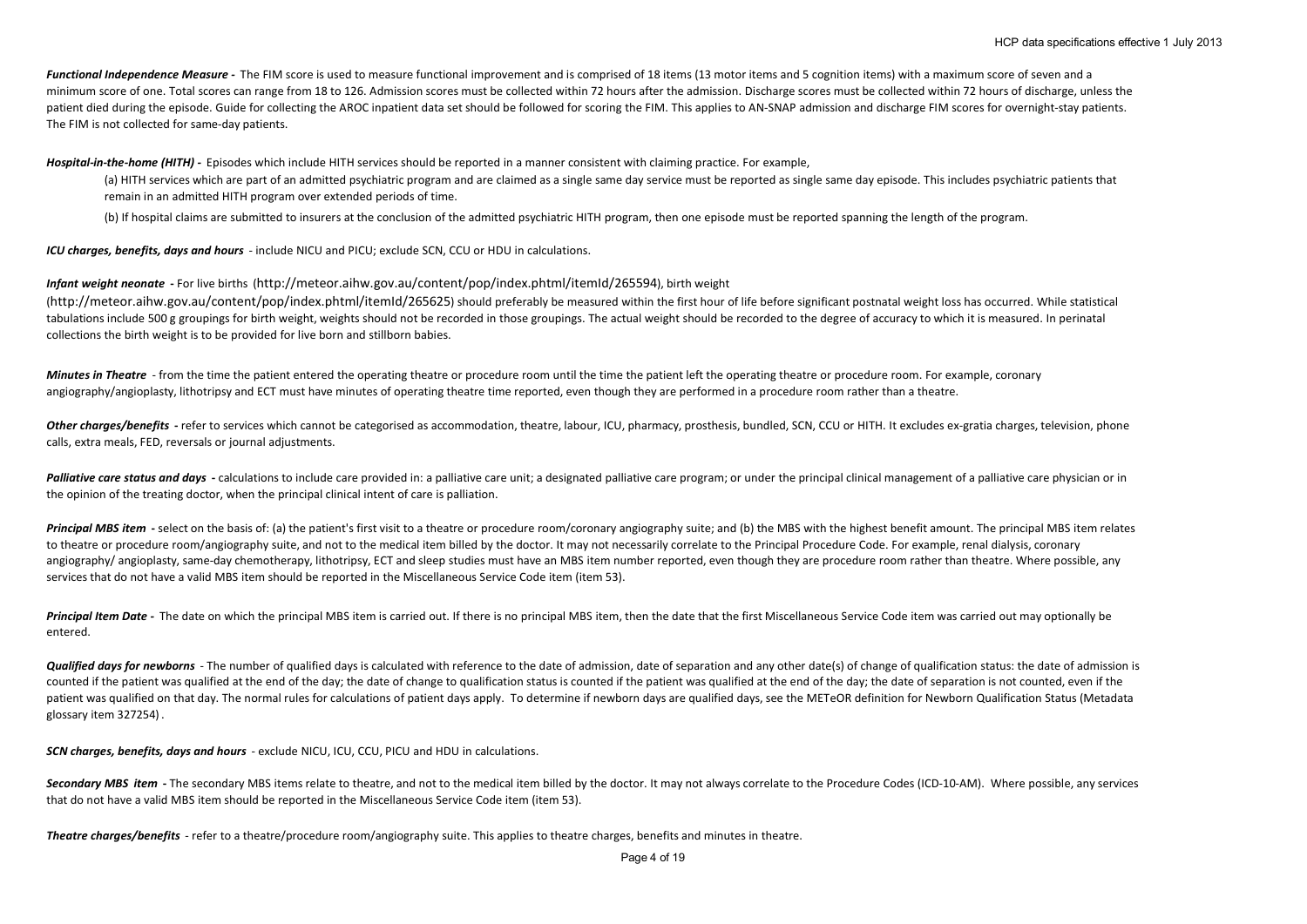*Re-admission within 28 days* - Planned re-admission refers to planned re-admission within 28 days from this or another hospital. Note: do not include transfers from another hospital as re-admissions.

## **Data Quality**

## *Error Codes*

 $1<sup>st</sup>$  Character – represents the type of record i.e. E (episode) and A (AN-SNAP)

 $2^{nd}$  Character – W (represents a warning where an edit rule has been identified)– the record will be accepted and insurers notified

 $2^{nd}$  Character – E (represents an error where an edit rule has failed) – the record will be rejected and insurers notified

## **Further information**

For further information about the HCP requirements, please see the following websites:

General information about the data collection including AN-SNAP, health insurer codes, reports and software

## www.health.gov.au/casemix

List of Hospital provider numbers

To request a list of hospital provider numbers please email: declarations@health.gov.au

Metadata and health dictionary specifications

http://meteor.aihw.gov.au/content/index.phtml/itemId/181162

For private health insurance industry information

www.phiac.gov.au

Commonwealth Prosthesis list

http://www.health.gov.au/internet/main/publishing.nsf/Content/health-privatehealth-prostheseslist.htm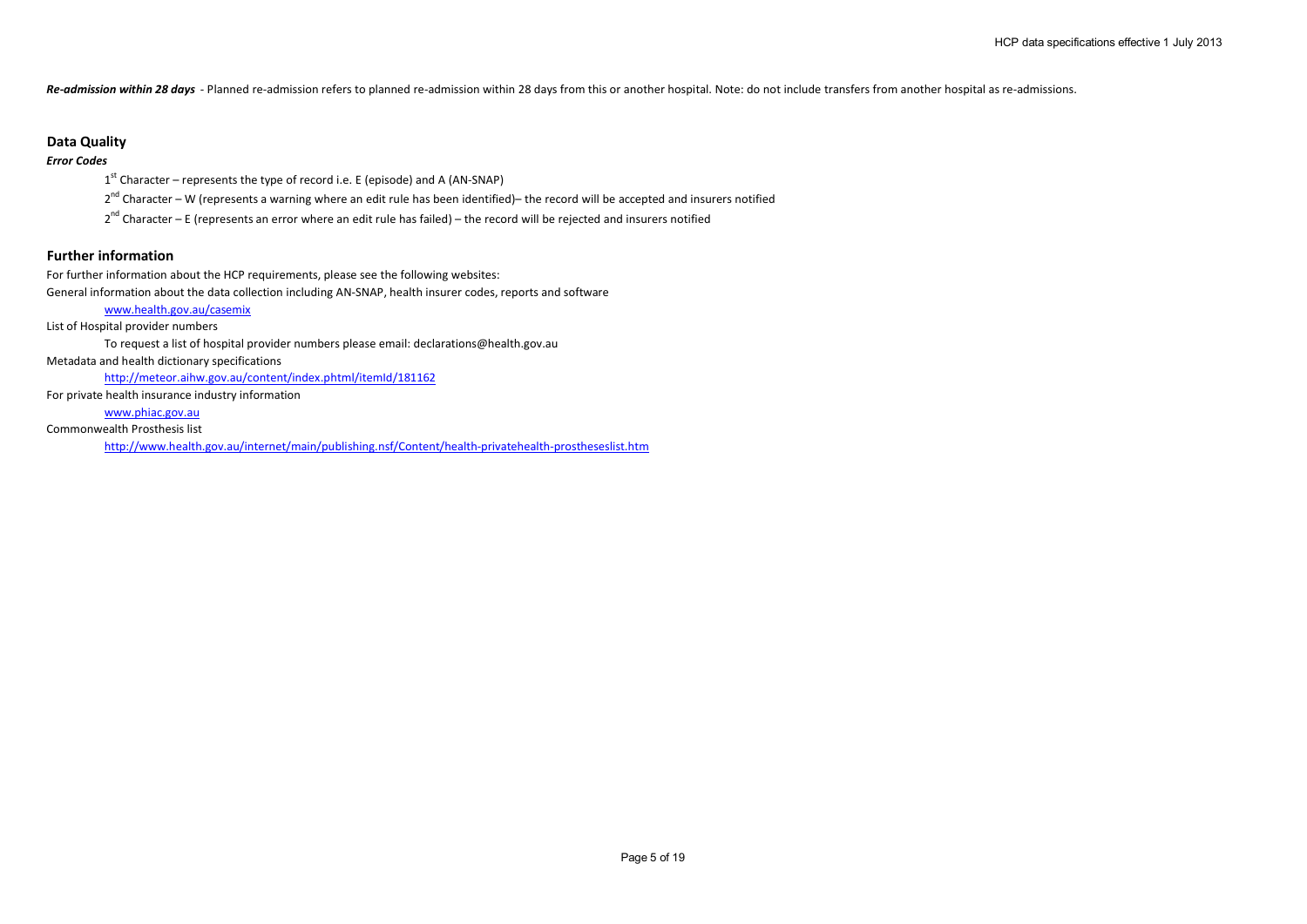| <b>Item No</b> | Data Item                | <b>Obligation</b> |           | <b>Position Type &amp; Size Format</b> |                 | <b>Comments</b>                                                                     |
|----------------|--------------------------|-------------------|-----------|----------------------------------------|-----------------|-------------------------------------------------------------------------------------|
|                |                          |                   |           |                                        |                 |                                                                                     |
|                | <b>Provider Number</b>   | м                 | $1 - 8$   | A(8)                                   | <b>NNNNNNNA</b> | The Commonwealth-issued hospital provider number (must be 8 characters,             |
|                |                          |                   |           |                                        |                 | include leading zero)                                                               |
| $\overline{2}$ | Insurer/Group Identifier | м                 | $9 - 11$  | A(3)                                   |                 | The insurer identifier selected from the list of registered private health insurers |
|                |                          |                   |           |                                        |                 | or the code for the group of insurers (e.g. AHS for Australian Health Service       |
|                |                          |                   |           |                                        |                 | Alliance).                                                                          |
| 3              | Disk Reference number    | М                 | $12 - 19$ | A(8)                                   |                 | Number identifies the file/disk ID                                                  |
| 4              | Date Prepared            | м                 | $20 - 27$ | A(8)                                   | <b>DDMMYYYY</b> | The date data was prepared by hospital                                              |
| 5              | Number of records        | М                 | 28-31     | N(4)                                   |                 | The number of episodes on file/disk                                                 |
| 6              | Test Flag                | м                 | 32        | A(1)                                   |                 | T=Test, P=Production                                                                |
|                | <b>Resubmitted Disk</b>  | М                 | 33        | A(1)                                   |                 | Indicates if the file/disk is being resubmitted Y/N                                 |
| 8              | Period From              | м                 | $34 - 41$ | A(8)                                   | <b>DDMMYYYY</b> | Period starting (separation month)                                                  |
| 9              | Period to                | М                 | 42-49     | A(8)                                   | <b>DDMMYYYY</b> | Period ending (separation month)                                                    |
| 10             | <b>HCP Version</b>       | М                 | 50-53     | N(4)                                   |                 | HCP version 0900                                                                    |
| 11             | <b>ICD Version</b>       | М                 | 54-57     | N(4)                                   |                 | ICD version 10.1=1001, 10.2 = 1002, 10.3 = 1003, 10.4=1004, 10.5=1005,              |
|                |                          |                   |           |                                        |                 | 10.6=1006, 10.7=1007, 10.8=1008                                                     |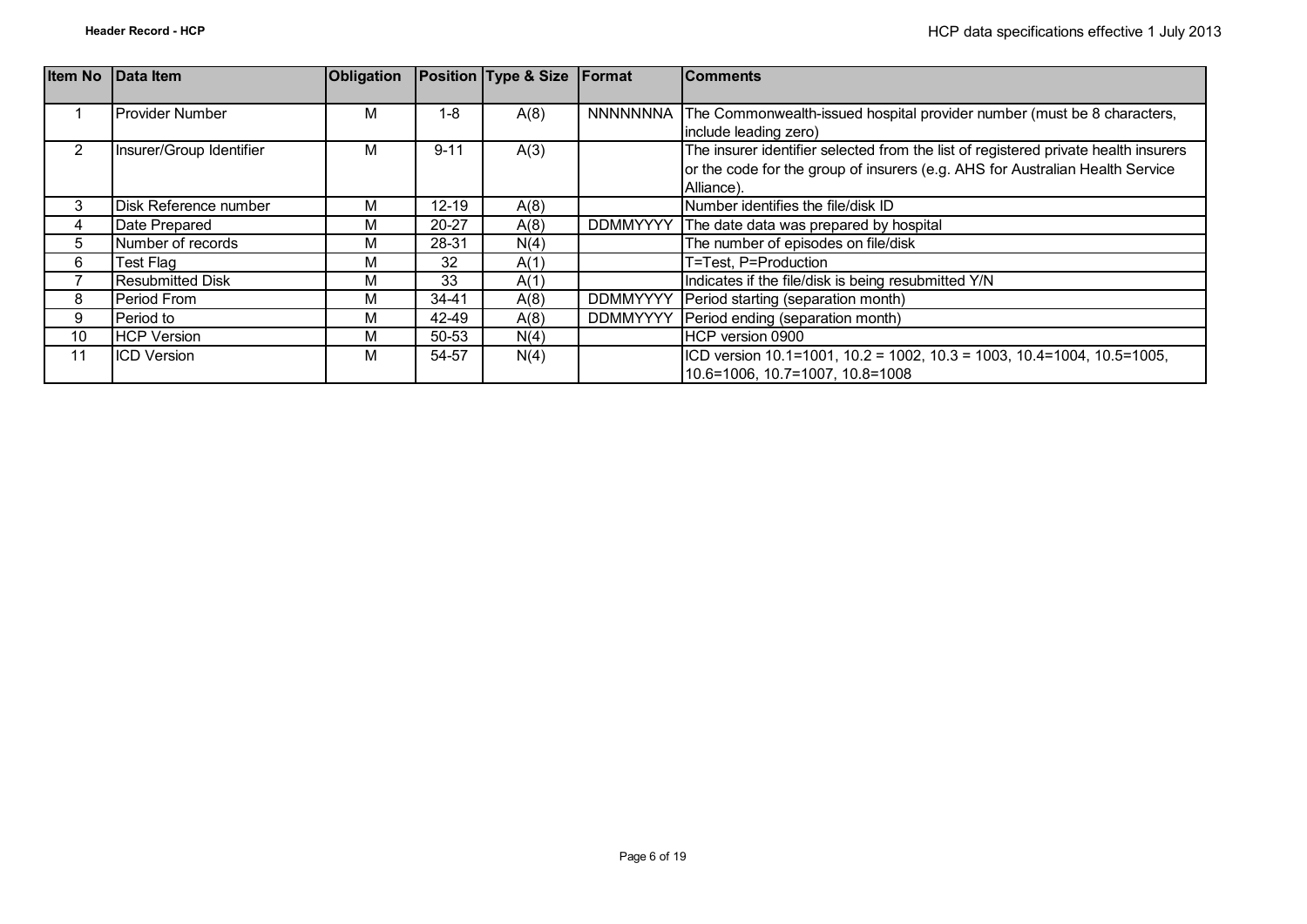| <b>Item No</b> | <b>IData Item</b>          | <b>Obligation</b> |           | <b>Position Type &amp; Size Format</b> |                 | <b>Comments</b>                                                                     |
|----------------|----------------------------|-------------------|-----------|----------------------------------------|-----------------|-------------------------------------------------------------------------------------|
|                |                            |                   |           |                                        |                 |                                                                                     |
|                | Provider Number            | м                 | 1-8       | A(8)                                   |                 | NNNNNNNA The Commonwealth-issued hospital provider number (must be 8 characters,    |
|                |                            |                   |           |                                        |                 | include leading zero)                                                               |
| $\overline{2}$ | Insurer/Group Identifier   | М                 | $9 - 11$  | A(3)                                   |                 | The insurer identifier selected from the list of registered private health insurers |
|                |                            |                   |           |                                        |                 | or the code for the group of insurers (e.g. AHS for Australian Health Service       |
|                |                            |                   |           |                                        |                 | Alliance).                                                                          |
| 3              | Disk Reference number      | м                 | $12 - 19$ | A(8)                                   |                 | Number identifies the file/disk ID                                                  |
| 4              | Date Prepared              | М                 | $20 - 27$ | A(8)                                   | <b>DDMMYYYY</b> | The date data was prepared by hospital                                              |
| 5              | Number of records          | М                 | 28-31     | N(4)                                   |                 | The number of episodes on file/disk                                                 |
| 6              | Test Flag                  | М                 | 32        | A(1)                                   |                 | T=Test, P=Production                                                                |
|                | <b>Resubmitted Disk</b>    | М                 | 33        | A(1)                                   |                 | Indicates if the file/disk is being resubmitted Y/N                                 |
| 8              | Period From                | М                 | 34-41     | A(8)                                   | <b>DDMMYYYY</b> | Period starting (separation month)                                                  |
| 9              | Period to                  | м                 | 42-49     | A(8)                                   | <b>DDMMYYYY</b> | Period ending (separation month)                                                    |
| 10             | <b>AN-SNAP HCP Version</b> | м                 | 50-53     | N(4)                                   |                 | AN-SNAP HCP version 0500,0700,0800,0900                                             |
| 11             | <b>Blank fill</b>          | М                 | 54-57     | N(4)                                   |                 | <b>Blank fill</b>                                                                   |
| 12             | File Type                  | М                 | 58        | A(1)                                   |                 | $S =$ Snap                                                                          |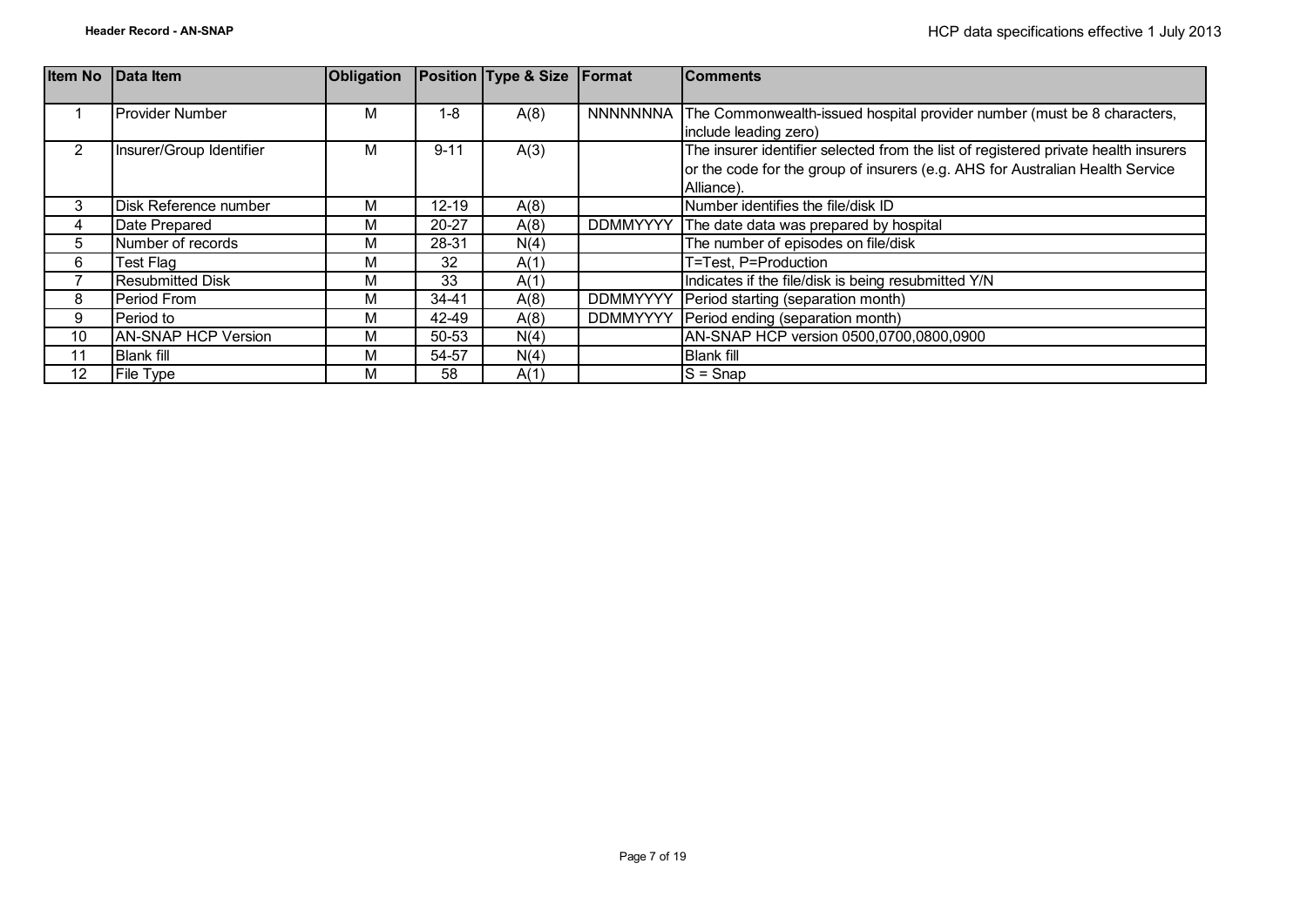|          | No Data Item                          | <b>METeOR</b><br>identifier | <b>ECLIPSE</b><br>identifier | Obligation Position Position Type & | <b>Start</b> | End | size  | Format                              | <b>Repetition Coding description</b>                                                                                                                                                                                                                                                 | <b>Edit Rules</b>                                                                                                                     | Error<br>code/s                            |
|----------|---------------------------------------|-----------------------------|------------------------------|-------------------------------------|--------------|-----|-------|-------------------------------------|--------------------------------------------------------------------------------------------------------------------------------------------------------------------------------------------------------------------------------------------------------------------------------------|---------------------------------------------------------------------------------------------------------------------------------------|--------------------------------------------|
|          | Insurer Membership<br>Identifier      |                             |                              | M                                   |              | 15  | A(15) | Left justify<br><b>Blank fill</b>   | Insurer membership identifier.                                                                                                                                                                                                                                                       | Reject record if blank                                                                                                                | EE001                                      |
| 2        | Insurer Identifier                    |                             |                              | M                                   | 16           | 18  | A(3)  | Left justify                        | Insurer identifier selected from the list of registered private health<br>insurers.                                                                                                                                                                                                  | Reject record if not a valid insurer<br>code                                                                                          | EE002                                      |
| l3       | Episode Identifier                    |                             |                              | M                                   | 19           | 33  | A(15) | Left justify                        | Unique episode identifier for this episode of care.                                                                                                                                                                                                                                  | Reject record if blank                                                                                                                | EE003                                      |
| l4       | <b>Family Name</b>                    | 286953                      |                              | M                                   | 34           | 61  | A(28) | eft justify                         | That part of a name a person usually has in common with some<br>other members of his/her family, as distinguished from his/her<br>given names, as represented by text.                                                                                                               | Reject record if blank                                                                                                                | EE004                                      |
| 15       | Given Name                            | 287035                      |                              | M                                   | 62           | 81  | A(20) | Left justify                        | The person's identifying name within the family group or by which Identify record if blank<br>the person is socially identified, as represented by text.                                                                                                                             |                                                                                                                                       | <b>EW005</b>                               |
| 6        | Date of Birth                         | 287007                      |                              | M                                   | 82           | 89  | A(8)  | <b>DDMMYYYY</b>                     | The date of birth of the person.                                                                                                                                                                                                                                                     | Reject record if not in format<br><b>DDMMYYYY</b>                                                                                     | EE006                                      |
|          | Postcode - Australian                 | 287224                      |                              | M                                   | 90           | 93  | N(4)  |                                     | The numeric descriptor for a postal delivery area, aligned with<br>locality, suburb or place for the address of a person.<br>9999 = unknown postcode<br>$8888 = 0$ verseas                                                                                                           | Reject record if not (a valid<br>Australian postcode or 9999 or<br>(8888                                                              | <b>EE007</b>                               |
| lя       | Sex                                   | 287316                      |                              | M                                   | 94           | 94  | N(1)  |                                     | The biological distinction between male and female, as<br>represented by a code.<br>$1 = Male$<br>$2$ = Female<br>3 = Intersex or Indeterminate<br>9 = Not stated / inadequately described                                                                                           | Reject record if not (1, 2, 3 or 9)                                                                                                   | EE008                                      |
| <b>g</b> | <b>Admission Date</b>                 | 269967                      |                              | M                                   | 95           | 102 | A(8)  | <b>DDMMYYYY</b>                     | Date on which an admitted patient commences an episode of<br>care.                                                                                                                                                                                                                   | Reject record if not in format<br><b>DDMMYYYY</b>                                                                                     | EE009                                      |
| 10       | Separation Date                       | 270025                      |                              | M                                   | 103          | 110 | A(8)  | <b>DDMMYYYY</b>                     | Date on which an admitted patient completes an episode of care.                                                                                                                                                                                                                      | Reject record if not in format<br>DDMMYYYY, or if not ≥ admission<br>date, or if MM is not same as month<br>input in Insurer Header   | EE010                                      |
| 11       | <b>Hospital Type</b>                  |                             |                              | M                                   | 111          | 111 | N(1)  |                                     | The type of hospital where the episode occurred.<br>$1 = Public$<br>$2$ = Private<br>3 = Private Day Facility<br>4 = Public Day Facility<br>$9 = Other/unknown$                                                                                                                      | <b>Reject</b> record if not (1, 2, 3, 4 or 9).<br>Identify if hospital type does not<br>match provider hospital table                 | EE011<br>EW011                             |
|          | 12 ICU Days                           |                             |                              | M                                   | 112          | 114 | N(3)  | Right justify<br>Zero prefix        | The number of days the patient spent in ICU, NICU or PICU.<br>Zero fill if not applicable.<br>refer to quide for use.                                                                                                                                                                | Reject record if not numeric.<br>Reject record if not zero for day<br>facilities (public or private)<br>*warning for public hospitals | EE012.0<br>EW012.0*<br>EE012.1<br>EW012.1* |
| 13       | <b>ICU Hours</b>                      |                             |                              | $\circ$                             | 115          | 118 | N(4)  | Right justify<br>Zero prefix        | The number of hours the patient spent in ICU, NICU or PICU.<br>Zero fill if not applicable<br>refer to quide for use.                                                                                                                                                                | If present, identify if not numeric                                                                                                   | EW013                                      |
| 14       | <b>Total Psychiatric Care</b><br>Days | 270300                      |                              | M                                   | 119          | 123 | N(5)  | <b>Right justify</b><br>Zero prefix | The sum of the number of days or part days of stay that the<br>person received care as an admitted patient or resident within a<br>designated psychiatric unit, minus the sum of leave days<br>occurring during the stay within the designated unit.<br>Zero fill if not applicable. | Reject if not numeric                                                                                                                 | EE014                                      |
| 15       | Diagnosis Related Group               | 391295                      |                              | <sup>o</sup>                        | 124          | 127 | A(4)  | Left justify                        | A patient classification scheme which provides a means of<br>relating the number and types of patients treated in a hospital to<br>the resources required by the hospital, as represented by a code.                                                                                 | If present, identify record if not a<br>valid DRG code for DRG version<br>supplied at item 16.                                        | EW015                                      |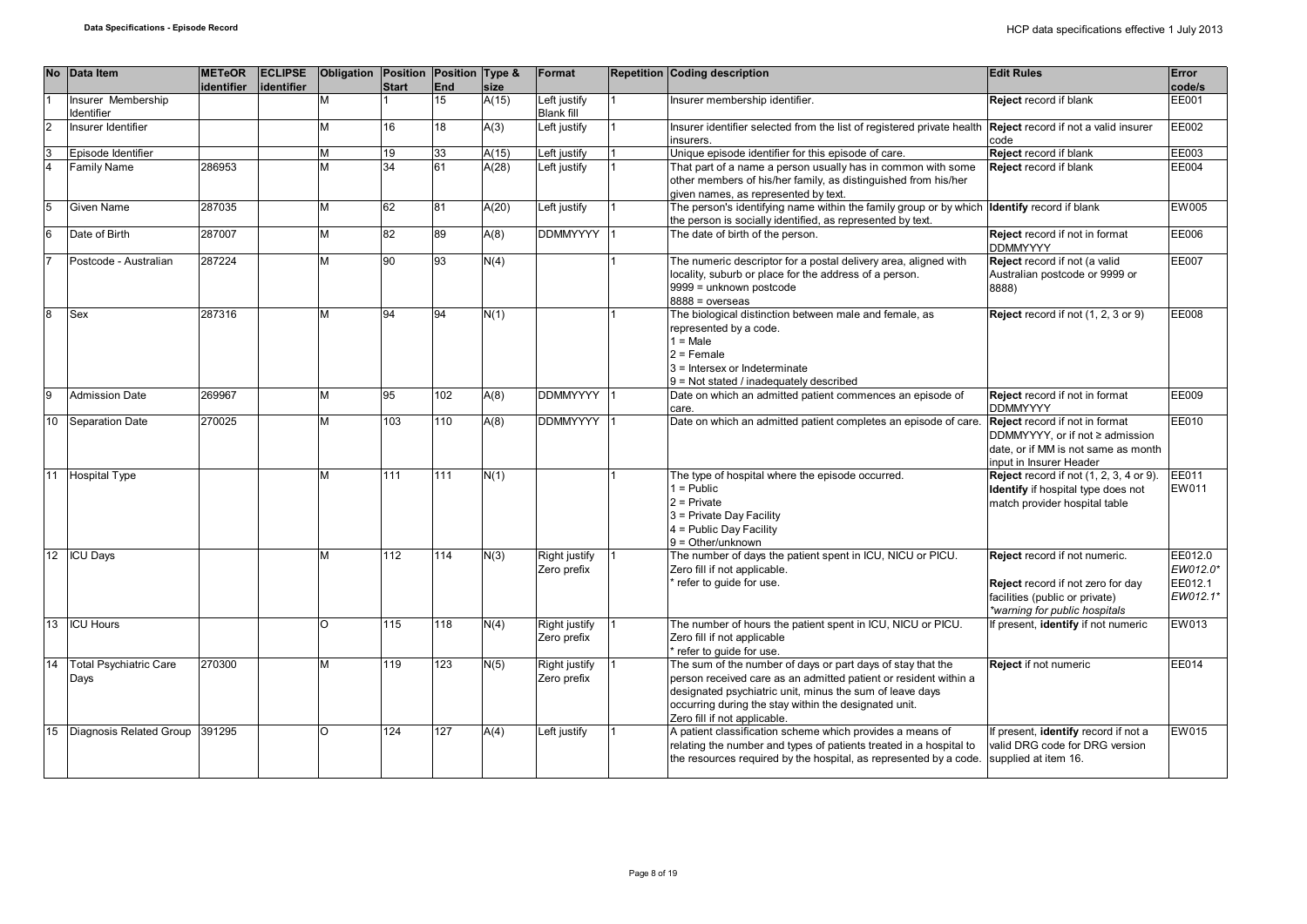| <b>No</b> | Data Item                                                | <b>METeOR</b><br>identifier | <b>ECLIPSE</b><br>identifier | Obligation Position Position Type & | <b>Start</b> | End | <b>size</b> | Format                                                                    | <b>Repetition Coding description</b>                                                                                                                                                                                                                                                                                                                                                                                                                                                                                                                                                                                                                                                                                                                                                                                                                                                                                                   | <b>Edit Rules</b>                                                                                                                                 | <b>Error</b><br>code/s |
|-----------|----------------------------------------------------------|-----------------------------|------------------------------|-------------------------------------|--------------|-----|-------------|---------------------------------------------------------------------------|----------------------------------------------------------------------------------------------------------------------------------------------------------------------------------------------------------------------------------------------------------------------------------------------------------------------------------------------------------------------------------------------------------------------------------------------------------------------------------------------------------------------------------------------------------------------------------------------------------------------------------------------------------------------------------------------------------------------------------------------------------------------------------------------------------------------------------------------------------------------------------------------------------------------------------------|---------------------------------------------------------------------------------------------------------------------------------------------------|------------------------|
| 16        | <b>DRG Version</b>                                       |                             |                              | O                                   | 128          | 129 | A(2)        |                                                                           | The version of the DRG classification:<br>$31$ = version $3.1$<br>$32$ = version 3.2<br>$41$ = version 4.1<br>$42$ = version 4.2<br>$50$ = version $5.0$<br>$51$ = version $5.1$<br>$52$ = version $5.2$<br>$60$ = version $6.0$<br>$6x =$ version $6.x$<br>$70$ = version $7.0$<br>$na = version n.a$                                                                                                                                                                                                                                                                                                                                                                                                                                                                                                                                                                                                                                 | If present, identify record if not a<br>valid version.<br><b>Identify</b> if blank and DRG code<br>provided at item 15.                           | EW016.0<br>EW016.1     |
|           |                                                          |                             |                              |                                     |              |     |             |                                                                           | Must be supplied if DRG code provided at item 15.                                                                                                                                                                                                                                                                                                                                                                                                                                                                                                                                                                                                                                                                                                                                                                                                                                                                                      |                                                                                                                                                   |                        |
| 17        | <b>Admission Time</b>                                    | 269972                      |                              | M                                   | 130          | 133 | N(4)        | hhmm (24<br>hour clock)                                                   | Time at which an admitted patient commences an episode of<br>care.<br>Mandatory for same-day patients only.                                                                                                                                                                                                                                                                                                                                                                                                                                                                                                                                                                                                                                                                                                                                                                                                                            | Reject record if not a valid time<br>value in format HHMM (HH is in the<br>range 00-23 and MM is in the range<br>00-59) and same-day status is 1. | EE017                  |
| 18        | <b>Urgency of Admission</b>                              | 269986                      |                              |                                     | 134          | 134 | N(1)        |                                                                           | Whether the admission has an urgency status assigned and, if<br>so, whether admission occurred on an emergency basis, as<br>represented by a code.<br>1 = Urgency status assigned - Emergency<br>2 = Urgency status assigned - Elective<br>3 = Urgency status not assigned<br>9 = Not known/not reported                                                                                                                                                                                                                                                                                                                                                                                                                                                                                                                                                                                                                               | Reject record if not (1, 2, 3 or 9)                                                                                                               | EE018                  |
| 19        | Provider Number of<br>Hospital from which<br>transferred |                             |                              |                                     | 135          | 142 | A(8)        | <b>NNNNNNNA</b><br>(upper case)                                           | The Commonwealth-issued hospital provider number for the<br>hospital from which a patient has been transferred (Provider<br>number required only when HCP item number 21 is reported as:<br>1- Admitted patient transferred from another hospital)<br>Blank fill if no hospital transfer.                                                                                                                                                                                                                                                                                                                                                                                                                                                                                                                                                                                                                                              | Reject if not (a valid 8 character<br>Commonwealth provider number or<br>blank)                                                                   | EE019                  |
| 20        | Care Type                                                | 270174                      |                              | м                                   | 143          | 145 | N(3)        | Left justify two 1<br>digit codes<br>and follow<br>with a blank<br>space) | The overall nature of a clinical service provided to an admitted<br>patient during an episode of care (admitted care), or the type of<br>service provided by the hospital for boarders or posthumous<br>organ procurement (other care), as represented by a code.<br>$10 =$ Acute Care<br>20 = Rehabilitation Care<br>21 = Rehabilitation Care delivered in a designated unit<br>22 = Rehabilitation Care according to a designated program<br>23 = Rehabilitation Care is the principal clinical intent<br>30 = Palliative Care<br>31 = Palliative Care delivered in a designated unit<br>32 = Palliative Care according to a designated program<br>33 = Palliative Care is the principal clinical intent<br>40 = Geriatric evaluation and management<br>50 = Psychogeriatric Care<br>60 = Maintenance Care<br>70 = Newborn Care<br>80 = Other admitted patient care<br>90 = Organ procurement - posthumous<br>100 = Hospital boarder | Reject record if not (10, 20, 21, 22,<br>23, 30, 31, 32, 33, 40, 50, 60, 70, 80,<br>90 or 100)                                                    | EE020                  |
| 21        | Source of Referral                                       |                             |                              | M                                   | 146          | 146 | N(1)        |                                                                           | The facility from which the patient was referred:<br>$0 = Born$ in hospital<br>1 = Admitted patient transferred from another hospital<br>$2$ = Statistical admission – care type change<br>4 = From Accident/Emergency<br>5 = From Community Health service<br>6 = From Outpatients department<br>7 = From Nursing Home<br>8 = By outside Medical Practitioner<br>$9 = Other$                                                                                                                                                                                                                                                                                                                                                                                                                                                                                                                                                          | <b>Reject</b> record if not (1, 2, 4, 5, 6, 7, 8 EE021<br>or $9)$                                                                                 |                        |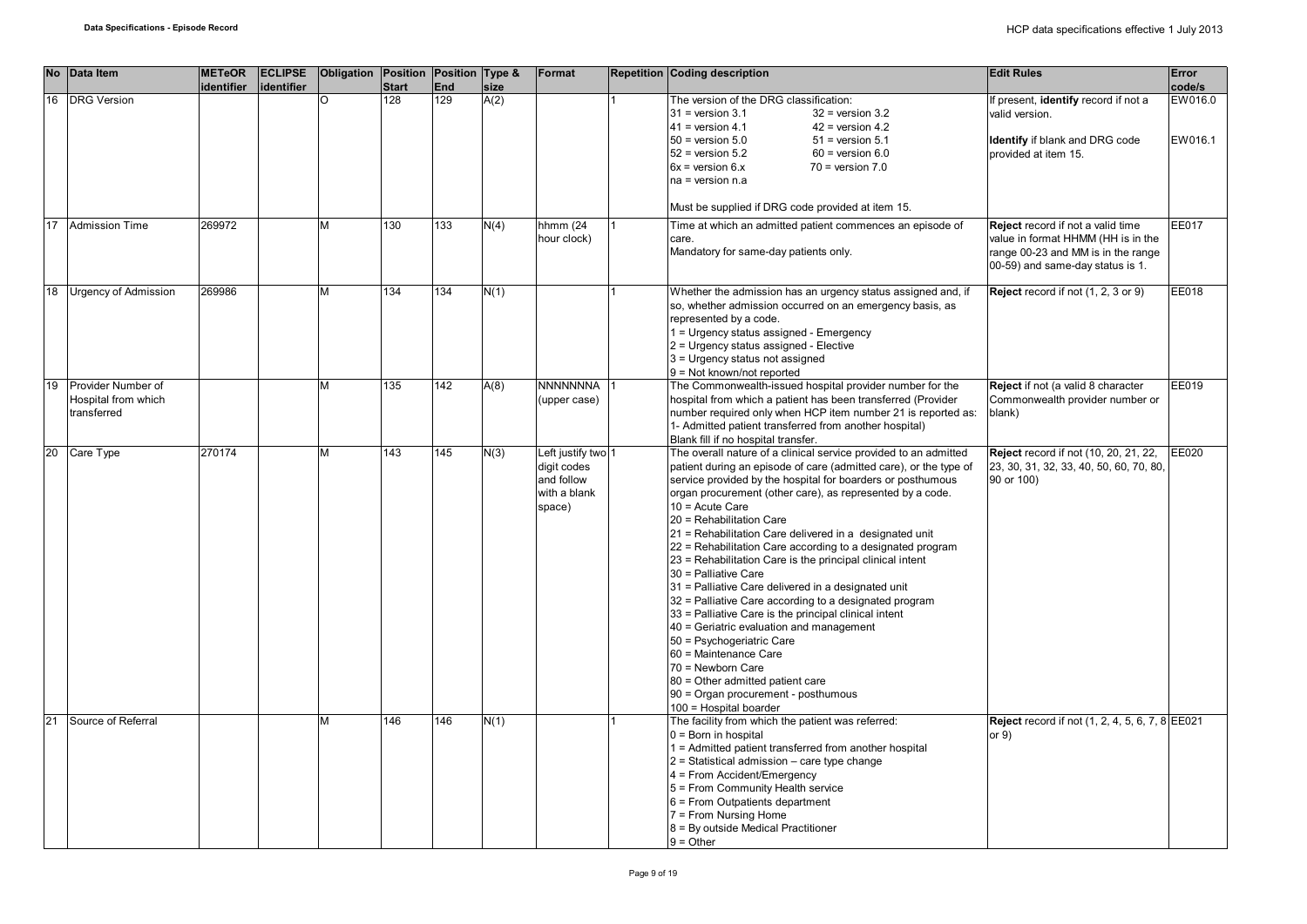| <b>No</b> | Data Item                                        | <b>METeOR</b><br><b>identifier</b> | <b>ECLIPSE</b><br>lidentifier | Obligation Position Position Type & | <b>Start</b> | End | size | Format | <b>Repetition Coding description</b>                                                                                                                                                                                                                                                                                                                                                                                                                                                                             | <b>Edit Rules</b>                                            | Error<br>code/s |
|-----------|--------------------------------------------------|------------------------------------|-------------------------------|-------------------------------------|--------------|-----|------|--------|------------------------------------------------------------------------------------------------------------------------------------------------------------------------------------------------------------------------------------------------------------------------------------------------------------------------------------------------------------------------------------------------------------------------------------------------------------------------------------------------------------------|--------------------------------------------------------------|-----------------|
| 22        | Discharge Intention on<br>Admission              |                                    |                               |                                     | 147          | 147 | N(1) |        | The intended mode of separation at time of admission:<br>$1 =$ Discharge to an(other) acute hospital<br>$2$ = Discharge to a nursing home<br>3 = Discharge to a psychiatric hospital<br>$4$ = Discharge to palliative care unit/hospice<br>5 = Discharge to other health care accommodation<br>8 = To pass away<br>$9$ = Discharge to usual residence                                                                                                                                                            | If present, identify if not (1, 2, 3, 4, 5, EW022<br>8 or 9) |                 |
| 23        | Inter-hospital contracted<br>patient             | 270409                             |                               | M                                   | 148          | 148 | N(1) |        | An episode of care for an admitted patient whose treatment<br>and/or care is provided under an arrangement between a hospital<br>purchaser of hospital care (contracting hospital) and a provider of<br>an admitted service (contracted hospital), and for which the<br>activity is recorded by both hospitals, as represented by a code.<br>1 = Inter-Hospital contracted patient from public sector<br>2 = Inter-Hospital contracted patient from private sector<br>$3$ = Not contracted<br>$9 = Not reported$ | Reject record if not (1, 2, 3 or 9)                          | EE023           |
| 24        | Mental Health Legal<br><b>Status</b>             | 270351                             |                               | NЛ                                  | 149          | 149 | N(1) |        | Whether a person is treated on an involuntary basis under the<br>relevant state or territory mental health legislation, at any time<br>during an episode of admitted patient care, an episode of<br>residential care or treatment of a patient/client by a community<br>based service during a reporting period, as represented by a<br>code.<br>$1 =$ Involuntary patient<br>$2 =$ Voluntary patient<br>3 = Not permitted to be reported under the laws of a State or<br>Territory<br>$8 = Not applicable$      | Reject record if not (1, 2, 3 or 8)                          | EE024           |
| 25        | <b>Palliative Care Status</b>                    |                                    |                               | M                                   | 150          | 150 | N(1) |        | An indicator of whether the episode involved palliative care.<br>1 = Patient required palliative care during episode<br>$2$ = No palliative care required during episode<br>This item is required because some States do not statistically<br>discharge to palliative care.<br>* refer to the guide for use.                                                                                                                                                                                                     | Identify record if not (1 or 2).                             | EW025           |
| 26        | Re-admission within 28<br>Days                   |                                    |                               | М                                   | 151          | 151 | N(1) |        | An indicator of the re-admission of a patient to hospital within 28<br>days of previous discharge for treatment of a similar or related<br>condition.<br>1 = Unplanned re-admission and patient previously treated at this<br>hospital<br>2 = Unplanned re-admission and patient previously treated at<br>another hospital<br>3 = Planned re-admission from this or another hospital<br>$8$ = Not applicable/ not known<br>Note: do not include transfers from another hospital as re-<br>admissions             | Reject record if not (1, 2, 3 or 8)                          | EE026           |
| 27        | <b>Unplanned Theatre Visit</b><br>During Episode |                                    |                               | M                                   | 152          | 152 | N(1) |        | An indicator of whether the patient required a theatre visit which<br>was not anticipated or planned at the time of admission:<br>1 = Unplanned theatre visit<br>$2$ = No unplanned theatre visit                                                                                                                                                                                                                                                                                                                | <b>Reject</b> record if not (1 or 2)                         | EE027           |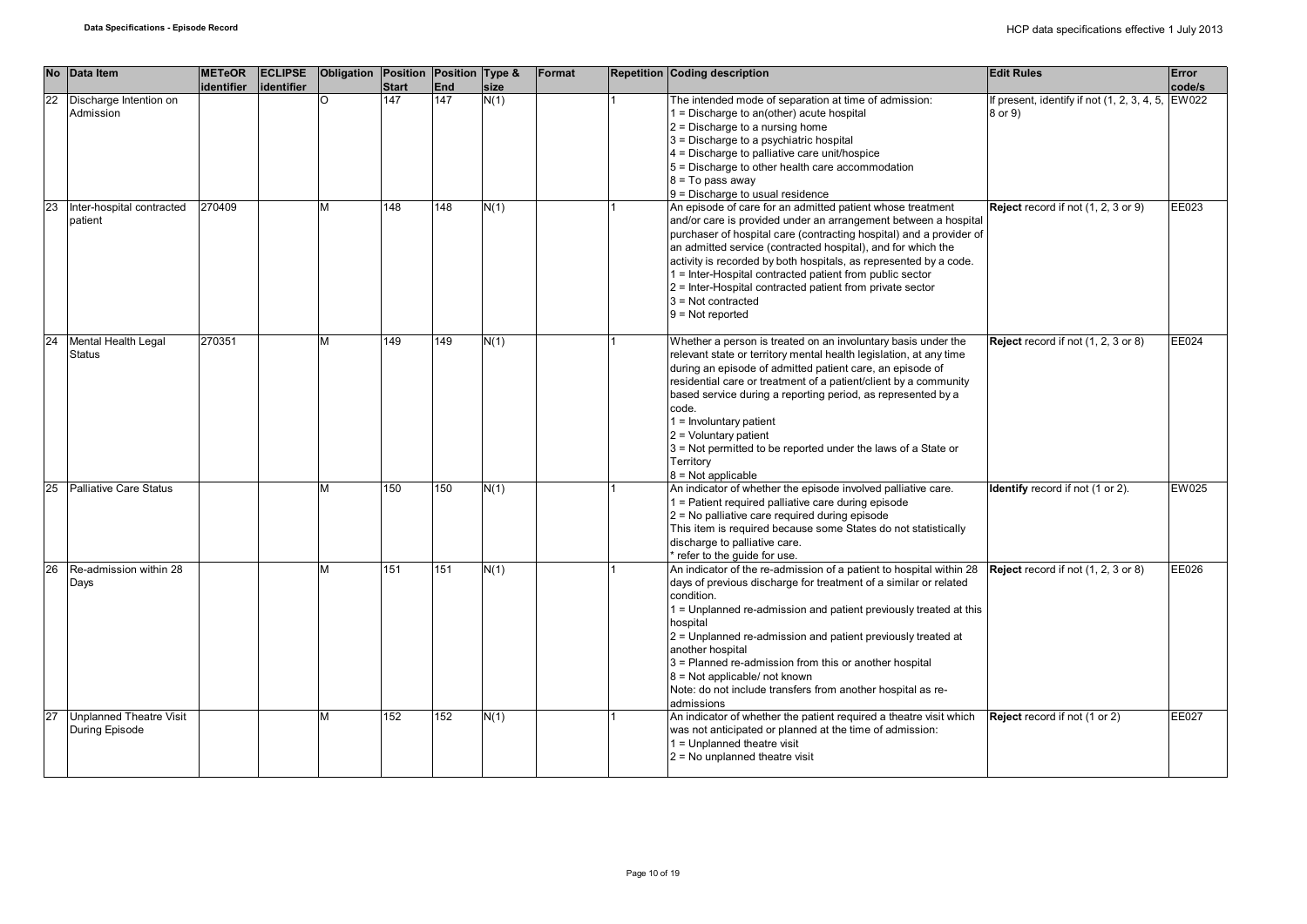| <b>No</b> | Data Item                                              | <b>METeOR</b><br>identifier | <b>ECLIPSE</b><br>identifier | Obligation Position Position Type & | <b>Start</b> | <b>End</b> | size | Format                                                                                                | <b>Repetition Coding description</b>                                                                                                                                                                                                                                                                                                                                                                                                                                                                                                                                                                                                                                                                                                                                                                                | <b>Edit Rules</b>                                                                                                                                 | Error<br>code/s                       |
|-----------|--------------------------------------------------------|-----------------------------|------------------------------|-------------------------------------|--------------|------------|------|-------------------------------------------------------------------------------------------------------|---------------------------------------------------------------------------------------------------------------------------------------------------------------------------------------------------------------------------------------------------------------------------------------------------------------------------------------------------------------------------------------------------------------------------------------------------------------------------------------------------------------------------------------------------------------------------------------------------------------------------------------------------------------------------------------------------------------------------------------------------------------------------------------------------------------------|---------------------------------------------------------------------------------------------------------------------------------------------------|---------------------------------------|
| 28        | Infant Weight, Neonate,<br>Stillborn                   | 269938                      |                              | М                                   | 153          | 156        | N(4) | Right justify<br>Zero prefix                                                                          | The first weight, in grams, of the live-born or stillborn baby<br>obtained after birth, or the weight of the neonate or infant on the<br>date admitted if this is different from the date of birth.<br>Weight on the date the infant is admitted should be recorded if<br>the weight is less than or equal to 9000g and age is less than 365 days<br>days. An entry of 0000 means the patient's age >= 365 days or<br>weight was > 9000 grams.<br>refer to guide for use.                                                                                                                                                                                                                                                                                                                                           | Reject record if not numeric.<br>Identify if weight >9000g.<br><b>Identify</b> if weight $> 0$ and age $>365$<br>*warning for public hospitals    | EE028<br>EW028*<br>EW028.0<br>EW028.1 |
| 29        | Hours of Mechanical<br>Ventilation                     |                             |                              | м                                   | 157          | 160        | N(4) | Right justify<br>Zero prefix                                                                          | The total number of hours (rounded) for which the patient<br>received mechanical ventilation in ICU. NICU. PICU or combined<br>ICU/CCU during the episode.<br>Zero fill if not applicable.                                                                                                                                                                                                                                                                                                                                                                                                                                                                                                                                                                                                                          | Reject record if not numeric<br>*warning for public hospitals                                                                                     | EE029<br>EW029*                       |
| 30        | Mode of Separation                                     | 270094                      |                              | M                                   | 161          | 162        | N(2) | Left justify<br>and follow<br>with space<br>(may also<br>submit in old<br>format with<br>zero prefix) | Status at separation of person (discharge/transfer/death) and<br>place to which person is released, as represented by a code.<br>$1 =$ discharge/transfer to an(other) acute hospital<br>$2$ = discharge/transfer to a residential aged care service, unless<br>this is the usual place of residence<br>3 = discharge/transfer to an(other) psychiatric hospital<br>4 = discharge/transfer to other health care accommodation<br>(includes mothercraft hospitals)<br>5 = statistical discharge-type change<br>$6$ = left against medical advice/discharge at own risk<br>$7$ = statistical discharge from leave<br>$8 =$ died<br>9 = other (includes discharge to usual residence, own<br>accommodation or welfare institution (includes prisons, hostels<br>and group homes providing primarily welfare services)) | <b>Reject</b> record if not (1, 2, 3, 4, 5, 6,<br>7, 8, 9, 01, 02, 03, 04, 05, 06, 07, 08<br>or 09).                                              | $E$ <sub>E</sub> $E$ 030              |
| 31        | <b>Separation Time</b>                                 | 270026                      |                              | м                                   | 163          | 166        | N(4) | hhmm (24<br>hour clock)                                                                               | Time at which an admitted patient completes an episode of care.<br>Mandatory for same-day patients only.                                                                                                                                                                                                                                                                                                                                                                                                                                                                                                                                                                                                                                                                                                            | Reject record if not a valid time<br>value in format HHMM (HH is in the<br>range 00-23 and MM is in the range<br>00-59) and same-day status is 1. | EE031                                 |
| 32        | <b>Total Leave Days</b>                                | 270251                      |                              | м                                   | 167          | 170        | N(4) | Right justify<br>Zero prefix                                                                          | Sum of the length of leave (date returned from leave minus date<br>went on leave) for all periods within the hospital stay.<br>Zero fill if not applicable.                                                                                                                                                                                                                                                                                                                                                                                                                                                                                                                                                                                                                                                         | Reject record if not numeric                                                                                                                      | EE032                                 |
| 33        | Provider Number of<br>Hospital to which<br>transferred |                             |                              | м                                   | 171          | 178        | A(8) | NNNNNNNA<br>(uppercase)                                                                               | The Commonwealth-issued hospital provider number for the<br>hospital to which a patient has been transferred (Provider number<br>required only when HCP item number 30 is reported as:<br>1 = Discharge/transfer to an(other) acute hospital, or<br>3 = Discharge/transfer to a(nother) psychiatric hospital or<br>4 = Discharge/transfer to another health care accommodation<br>(includes mothercraft hospitals)).<br>Blank fill if no hospital transfer.                                                                                                                                                                                                                                                                                                                                                         | Reject if not (a valid 8 character<br>Commonwealth provider number or<br>blank).                                                                  | EE033                                 |
| 34        | Non-Certified Days of Stay                             |                             |                              | М                                   | 179          | 182        | N(4) | Right justify<br>Zero prefix                                                                          | The number of days spent in the hospital, without certification,<br>that exceeded 35 days.<br>Zero fill if not applicable.                                                                                                                                                                                                                                                                                                                                                                                                                                                                                                                                                                                                                                                                                          | Reject record if not numeric.<br>*warning for public hospitals                                                                                    | EE034<br>EW034*                       |
| 35        | Number of days of<br>hospital-in-the-home care         | 270305                      |                              | м                                   | 183          | 186        | N(4) | Right justify<br>Zero prefix                                                                          | The number of hospital-in-the-home days occurring within an<br>episode of care for an admitted patient.<br>Calculate with reference to the date of admission, date of<br>separation, leave days and any date(s) of change between<br>hospital and hospital-in-the-home accommodation.<br>Zero fill if not applicable.<br>* refer to definitions.                                                                                                                                                                                                                                                                                                                                                                                                                                                                    | Reject record if not numeric.<br>Identify record if not = HITH<br>completed date - HITH<br>commencement date).                                    | EE035<br>EW035                        |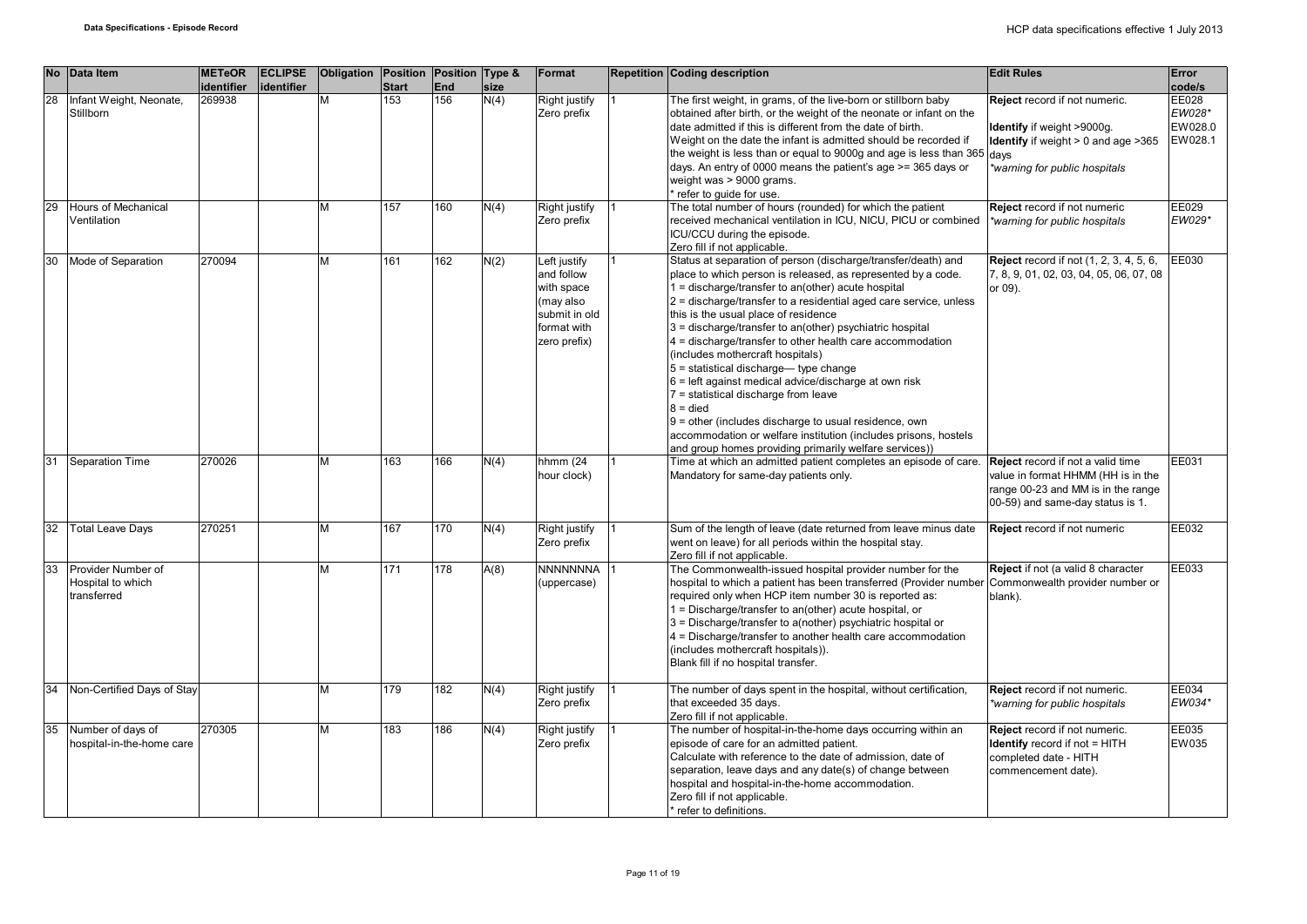|    |    | No Data Item                | <b>METeOR</b>        | <b>ECLIPSE</b> | Obligation | Position            | Position Type &   |              | Format                                                                          |    | <b>Repetition Coding description</b>                                                                                                                                                                                                                                                                                                                                                                                                                                                                                                                                                                                                                                                                                                                                                                                                                                                                                                                                                                                                                                                                                                                                                                                                                | <b>Edit Rules</b>                                                                                                                                                                                                                                                                           | Error                                 |
|----|----|-----------------------------|----------------------|----------------|------------|---------------------|-------------------|--------------|---------------------------------------------------------------------------------|----|-----------------------------------------------------------------------------------------------------------------------------------------------------------------------------------------------------------------------------------------------------------------------------------------------------------------------------------------------------------------------------------------------------------------------------------------------------------------------------------------------------------------------------------------------------------------------------------------------------------------------------------------------------------------------------------------------------------------------------------------------------------------------------------------------------------------------------------------------------------------------------------------------------------------------------------------------------------------------------------------------------------------------------------------------------------------------------------------------------------------------------------------------------------------------------------------------------------------------------------------------------|---------------------------------------------------------------------------------------------------------------------------------------------------------------------------------------------------------------------------------------------------------------------------------------------|---------------------------------------|
|    |    |                             |                      |                |            |                     |                   |              |                                                                                 |    |                                                                                                                                                                                                                                                                                                                                                                                                                                                                                                                                                                                                                                                                                                                                                                                                                                                                                                                                                                                                                                                                                                                                                                                                                                                     |                                                                                                                                                                                                                                                                                             |                                       |
|    | 36 | <b>Principal Diagnosis</b>  | identifier<br>391326 | lidentifier    | M          | <b>Start</b><br>187 | <b>End</b><br>192 | size<br>A(6) | <b>NANNNN</b><br>Left justify<br>Strip hyphen,<br>dots &<br>morphology<br>codes |    | Each entry should consist of:<br>one (1) digit that represents the Condition Onset Flag code<br>five (5) alphanumeric characters that represent the principal<br>diagnosis code<br>Condition Onset Flag - A qualifier for each coded diagnosis to<br>indicate the onset of the condition relative to the beginning of the<br>episode of care, as represented by a code.<br>$1 =$ condition with onset during the episode of admitted patient<br>care<br>$2$ = condition not noted as arising during the episode of admitted<br>patient care<br>$9 = not reported$<br>Note:<br>All patients should report a condition onset flag code of 2 for the<br>principal diagnosis, with the exception of newborns. Newborns in<br>their admitted birth episode within the hospital may report a<br>condition onset flag code of 1 or 2 for the principal diagnosis.<br>Newborn episodes can be identified by ICD-10-AM Code Z38.x in<br>the principal or additional diagnosis code field.<br>Principal Diagnosis - The diagnosis established after study to be<br>chiefly responsible for occasioning an episode of admitted patient<br>care, an episode of residential care or an attendance at the health<br>care establishment, as represented by a code. | Reject record if not a vaild ICD-10-<br>AM principal diagnosis code.<br>Identify if Care Type = $(20, 21, 22 \text{ or } EW036.1$<br>23) and not Z50.?<br><b>Identify</b> if Care $Type = 60$ and not<br>(Z74.2 or Z75.?)<br><b>Identify</b> if condition onset flag = $1$<br>and not Z38.? | code/s<br>EE036<br>EW036.2<br>EW036.3 |
| 37 |    | <b>Additional Diagnosis</b> | 391322               |                | M          | 193                 | 486               | A(6)         | <b>NANNNN</b><br>Left justify<br>Strip hyphen,<br>dots &<br>morphology<br>codes | 49 | The principal diagnosis should be reported in the most current<br>version of ICD-10-AM and selected according to the National<br>Coding Standards.<br>Each entry should consist of:<br>one (1) digit that represents the Condition Onset Flag code<br>five (5) alphanumeric characters that represent the additional<br>diagnosis code<br>Condition Onset Flag - A qualifier for each coded diagnosis to<br>indicate the onset of the condition relative to the beginning of the<br>episode of care, as represented by a code.<br>1 = condition with onset during the episode of admitted patient<br>care<br>$2$ = condition not noted as arising during the episode of admitted<br>patient care<br>$9 = not reported$<br>Additional diagnosis - A condition or complaint either coexisting<br>with the principal diagnosis or arising during the episode of<br>admitted patient care, episode of residential care or attendance at<br>a health care establishment, as represented by a code.<br>Blank means no additional diagnosis codes (or not 49<br>repetitions).                                                                                                                                                                              | Reject if not (a valid ICD-10-AM<br>code or blank).<br>Identify if the same as 'Principal<br>Diagnosis Code'                                                                                                                                                                                | EE037<br>EW037                        |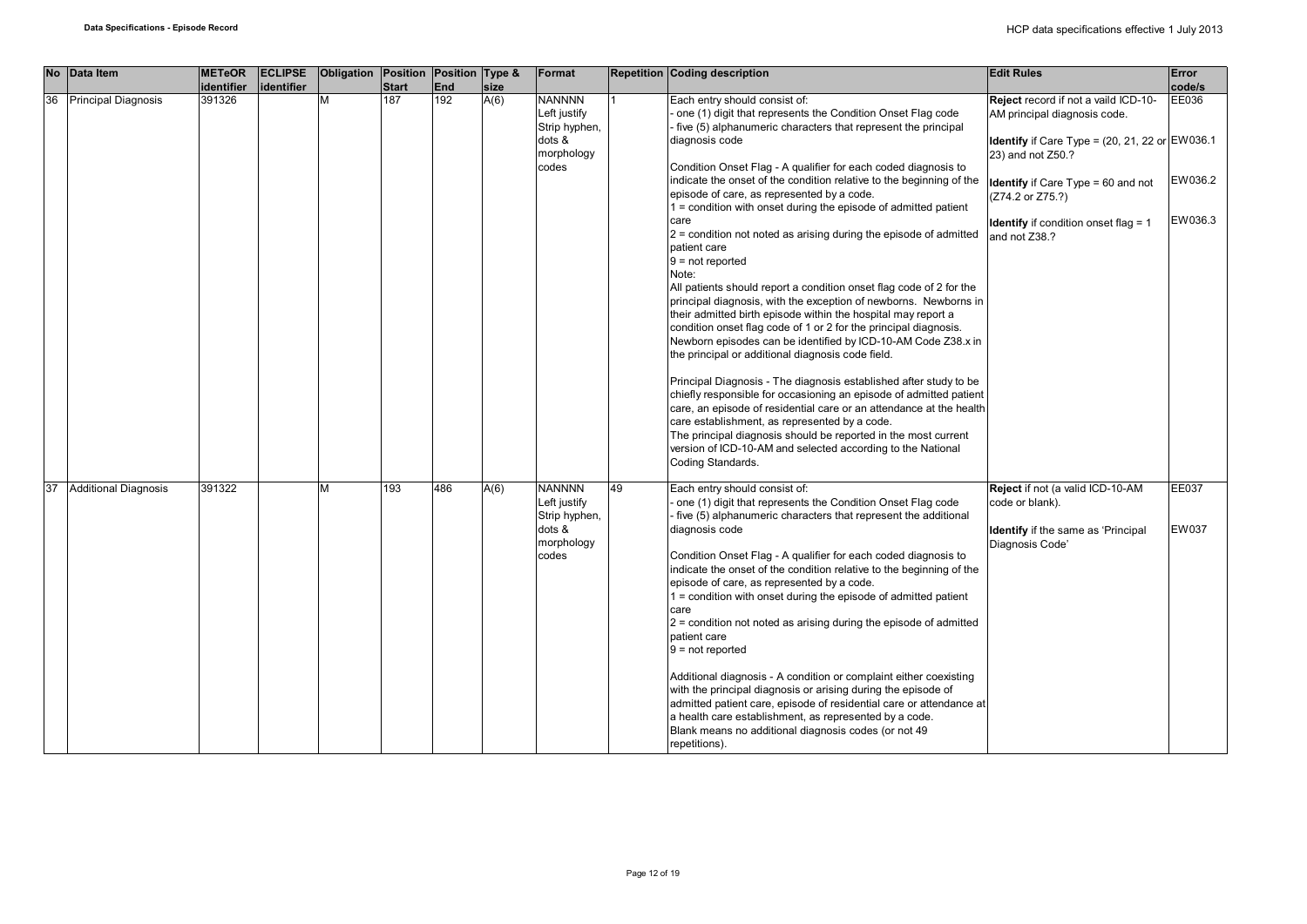|    | No Data Item                         | <b>METeOR</b><br>identifier | <b>ECLIPSE</b><br>identifier | Obligation Position Position Type & | <b>Start</b> | <b>End</b> | size  | Format                                                                             |    | <b>Repetition Coding description</b>                                                                                                                                                                                                                                                                                                                                                                                                                                                              | <b>Edit Rules</b>                                                                                                                                                                                            | <b>Error</b><br>code/s |
|----|--------------------------------------|-----------------------------|------------------------------|-------------------------------------|--------------|------------|-------|------------------------------------------------------------------------------------|----|---------------------------------------------------------------------------------------------------------------------------------------------------------------------------------------------------------------------------------------------------------------------------------------------------------------------------------------------------------------------------------------------------------------------------------------------------------------------------------------------------|--------------------------------------------------------------------------------------------------------------------------------------------------------------------------------------------------------------|------------------------|
| 38 | Procedure                            | 391349                      |                              | M                                   | 487          | 836        | A(7)  | <b>NNNNNNN</b><br>Left justify<br>Strip hyphen                                     | 50 | A clinical intervention represented by a code that:<br>is surgical in nature, and/or<br>carries a procedural risk, and/or<br>carries an anaesthetic risk, and/or<br>requires specialised training, and/or<br>requires special facilities or equipment only available in an acute<br>care setting.<br>Blank means no ICD-10-AM procedure codes (or not 50<br>repetitions)                                                                                                                          | Reject if not (a valid ICD-10-AM<br>code or blank).                                                                                                                                                          | EE038                  |
| 39 | Same-day Status                      |                             |                              | М                                   | 837          | 837        | N(1)  |                                                                                    |    | An indicator of whether the patient was admitted to the facility for Reject record if not (0, 1 or 2).<br>an overnight stay.<br>$0$ = patient with a valid arrangement allowing for overnight stay for<br>procedure normally performed on a same-day basis.<br>1 = same-day patient;<br>2 = overnight patient (other than type 0 above)                                                                                                                                                           |                                                                                                                                                                                                              | EE039                  |
| 40 | Principal MBS Item<br>Number         |                             |                              | М                                   | 838          | 851        | A(14) | Left justify                                                                       |    | A valid Medical Benefits Schedule item according to the relevant<br>MBS Schedule valid for the MBS date (Item 41).<br>Blank means there was no applicable MBS item.                                                                                                                                                                                                                                                                                                                               | If present, reject record if not a valid EE040<br>MBS item from the relevant MBS<br>Schedule valid for the service date<br>$($ ltem 42 $)$                                                                   |                        |
| 41 | Principal MBS Item Date              |                             |                              | М                                   | 852          | 859        | A(8)  | <b>DDMMYYYY</b>                                                                    |    | The date on which;<br>the principal MBS item (item 40) was carried out, or<br>(if item 40 is blank), the first Miscellaneous Service Code (item<br>53) was carried out.<br>Must be supplied if principal MBS item number provided (item<br>40).                                                                                                                                                                                                                                                   | If present, reject record if not in<br>format DDMMYYYY.<br><b>Reject</b> record if date is before<br>admission date or after discharge<br>date<br>Reject record if blank and item 40 is EE041.2<br>populated | EE041.0<br>EE041.1     |
| 42 | Minutes of operating<br>theatre time | 270350                      |                              | М                                   | 860          | 863        | N(4)  | <b>Right justify</b><br>Zero prefix<br>minutes                                     |    | Total time, in minutes, spent by a patient in operating theatres<br>during current episode of hospitalisation.<br>Should be populated if surgical ADA code provided in<br>Miscellaneous Service Code field (item 53).<br>Blank means there was no applicable MBS Item / ADA code or a<br>public hospital.<br>Must be supplied by private hospitals and private day facilities<br>where MBS item number (item 40) or Miscellaneous Service<br>Code (item 53) provided.<br>*refer to quide for use. | If present, reject record if not<br>numeric.<br>Identify if blank and item 40 or item<br>53 is populated.                                                                                                    | EE042<br><b>EW042</b>  |
| 43 | Secondary MBS Item<br>numbers        |                             |                              | М                                   | 864          | 989        | A(14) | Left justify                                                                       | 9  | Additional MBS item numbers are all MBS items performed in<br>theatre/procedure room/angiography suite, which are not the<br>principal MBS.<br>Blank means that there was no additional MBS item (or not 9<br>repetitions).<br>*refer to quide for use.                                                                                                                                                                                                                                           | Reject record if not (a valid MBS<br>item number from the relevant MBS<br>Schedule(s) current during the<br>episode or blank)                                                                                | EE043                  |
| 44 | <b>Accommodation Charge</b>          |                             |                              | М                                   | 990          | 998        | N(9)  | Right justify<br>Zero prefix<br><b>\$\$\$\$\$\$\$cc</b><br>(omit decimal<br>point) |    | The gross amount charged for accommodation (include ex-gratia<br>and patient portion accommodation charges).<br>Zero fill if no amount charged.<br>*refer to quide for use.                                                                                                                                                                                                                                                                                                                       | Reject record if not numeric or if<br>item blank and bundled charges, ICU<br>charge, CCU charge, SCN charge<br>and HITH charge are ALL zero or<br>blank.                                                     | EE044                  |
| 45 | Theatre Charge                       |                             |                              | М                                   | 999          | 1007       | N(9)  | Right justify<br>Zero prefix<br><b>\$\$\$\$\$\$\$cc</b><br>(omit decimal<br>point) |    | The total amount charged for theatre/procedure<br>room/angiography suite (include ex-gratia and patient portion<br>theatre charges).<br>Zero fill if no amount charged.<br>*refer to guide for use.                                                                                                                                                                                                                                                                                               | Reject record if not numeric                                                                                                                                                                                 | EE045                  |
| 46 | Labour Ward Charge                   |                             |                              | М                                   | 1008         | 1016       | N(9)  | Right justify<br>Zero prefix<br>\$\$\$\$\$\$\$cc<br>(omit decimal<br>point)        |    | The gross amount charged for labour ward (include ex-gratia and Reject record if not numeric<br>patient portion labour ward charges).<br>Zero fill if no amount charged.                                                                                                                                                                                                                                                                                                                          |                                                                                                                                                                                                              | EE046                  |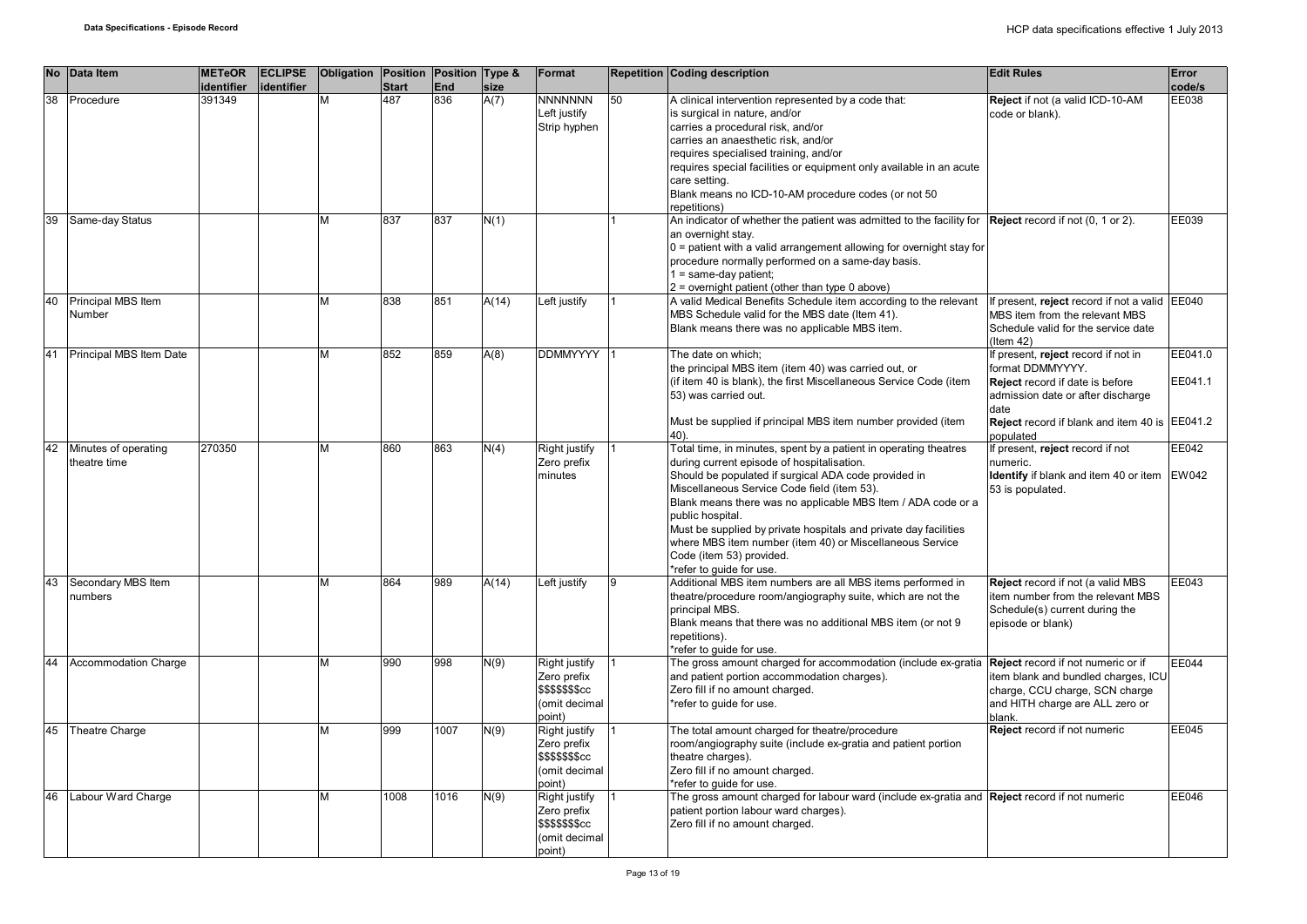|    | No Data Item                           | <b>METeOR</b><br>identifier | <b>ECLIPSE</b><br>identifier | Obligation Position Position Type & | <b>Start</b> | <b>End</b> | size         | Format                                                                      |                  | <b>Repetition Coding description</b>                                                                                                                                                                                                                                                                              | <b>Edit Rules</b>                                             | Error<br>code/s |
|----|----------------------------------------|-----------------------------|------------------------------|-------------------------------------|--------------|------------|--------------|-----------------------------------------------------------------------------|------------------|-------------------------------------------------------------------------------------------------------------------------------------------------------------------------------------------------------------------------------------------------------------------------------------------------------------------|---------------------------------------------------------------|-----------------|
| 47 | <b>Intensive Care Unit</b><br>Charge   |                             |                              | M                                   | 1017         | 1025       | N(9)         | Right justify<br>Zero prefix<br>\$\$\$\$\$\$\$cc<br>(omit decimal<br>(point |                  | The gross amount charged for ICU (include ex-gratia and patient<br>portion ICU charges).<br>Zero fill if no amount charged.<br>*refer to guide for use.                                                                                                                                                           | Reject record if not numeric                                  | <b>EE047</b>    |
| 48 | <b>Prosthesis Charge</b>               |                             |                              | M                                   | 1026         | 1034       | $\sqrt{(9)}$ | Right justify<br>Zero prefix<br>\$\$\$\$\$\$\$cc<br>(omit decimal<br>point) |                  | The gross maximum amount charged for prosthesis (include ex-<br>gratia prosthesis charges and patient portion),<br>Zero fill if no amount charged.                                                                                                                                                                | Reject record if not numeric                                  | EE048           |
| 49 | <b>Pharmacy Charge</b>                 |                             |                              | M                                   | 1035         | 1043       | N(9)         | Right justify<br>Zero prefix<br>\$\$\$\$\$\$\$cc<br>(omit decimal<br>(point |                  | The gross amount charged for pharmacy (include ex-gratia and<br>patient portion pharmacy charges, exclude discharge<br>medications).<br>Zero fill if no amount charged.                                                                                                                                           | Reject record if not numeric                                  | EE049           |
| 50 | <b>Other Charges</b>                   |                             |                              | м                                   | 1044         | 1052       | N(9)         | Right justify<br>Zero prefix<br>\$\$\$\$\$\$\$cc<br>(omit decimal<br>point) |                  | The gross charge raised for any chargeable item which cannot be Reject record if not numeric<br>specifically categorised elsewhere (exclude ex-gratia charges,<br>television, phone calls, extra meals, FED, reversals or journal<br>adiustments).<br>Zero fill if no amount charged.<br>*refer to guide for use. |                                                               | EE050           |
| 51 | <b>Bundled Charges</b>                 |                             |                              | M                                   | 1053         | 1061       | N(9)         | Right justify<br>Zero prefix<br>\$\$\$\$\$\$\$cc<br>(omit decimal<br>point) |                  | The gross bundled charge raised (include ex-gratia and patient<br>portion bundled charges).<br>Zero fill if no amount charged.<br>*refer to guide for use.                                                                                                                                                        | Reject record if not numeric                                  | EE051           |
| 52 | Medical Record Number                  |                             |                              | M                                   | 1062         | 1081       | A(20)        | Left justify<br><b>Blank fill</b>                                           |                  | The Medical Record Number (or unit record number) that<br>uniquely identifies the patient, regardless of the number of<br>admissions they have had to the facility.                                                                                                                                               | Reject record if blank                                        | EE052           |
| 53 | Miscellaneous Service<br>Codes         |                             |                              | м                                   | 1082         | 1191       | A(11)        | Left justify                                                                | 10 <sup>10</sup> | Any miscellaneous service codes (i.e. non MBS items or<br>Australian Dental Association codes) used for billing.<br>Up to 10 codes may be entered.<br>Blank means that there were no miscellaneous service codes or<br>not 10 repetitions.                                                                        |                                                               |                 |
| 54 | Hospital-in-the-home care<br>Charges   |                             |                              | M                                   | 1192         | 1200       | N(9)         | Right justify<br>Zero prefix<br>\$\$\$\$\$\$\$cc<br>(omit decimal<br>point) |                  | The gross charge raised for hospital-in-the-home care service<br>(include ex-gratia and HITH patient portion charges).<br>Zero fill if no amount charged.                                                                                                                                                         | Reject record if not numeric<br>*warning for public hospitals | EE054<br>EW054* |
| 55 | <b>Special Care Nursery</b><br>Charges |                             |                              | M                                   | 1201         | 1209       | N(9)         | Right justify<br>Zero prefix<br>\$\$\$\$\$\$\$cc<br>(omit decimal<br>(point |                  | The gross charge raised for SCN (include ex-gratia and patient<br>portion SCN charges, exclude NICU charges).<br>Zero fill if no amount charged.<br>*refer to quide for use.                                                                                                                                      | Reject record if not numeric                                  | EE055           |
| 56 | Coronary Care Unit<br>Charges          |                             |                              | M                                   | 1210         | 1218       | N(9)         | Right justify<br>Zero prefix<br>\$\$\$\$\$\$\$cc<br>(omit decimal<br>point) |                  | The gross charge raised for CCU (include ex-gratia and patient<br>portion CCU charges).<br>Zero fill if no amount charged.<br>*refer to guide for use.                                                                                                                                                            | Reject record if not numeric                                  | EE056           |
| 57 | Special Care Nursery<br>hours          |                             |                              | O                                   | 1219         | 1222       | N(4)         | Right justify<br>Zero prefix                                                |                  | The number of hours the patient spent in a SCN.<br>Zero fill if not applicable.<br>*refer to quide for use.                                                                                                                                                                                                       | If present, identify record if not<br>numeric                 | EW057           |
| 58 | Coronary Care Unit hours               |                             |                              | O                                   | 1223         | 1226       | N(4)         | Right justify<br>Zero prefix                                                |                  | The number of hours the patient spent in a CCU.<br>Zero fill if not applicable.<br>*refer to quide for use.                                                                                                                                                                                                       | If present, identify record if not<br>numeric                 | <b>EW058</b>    |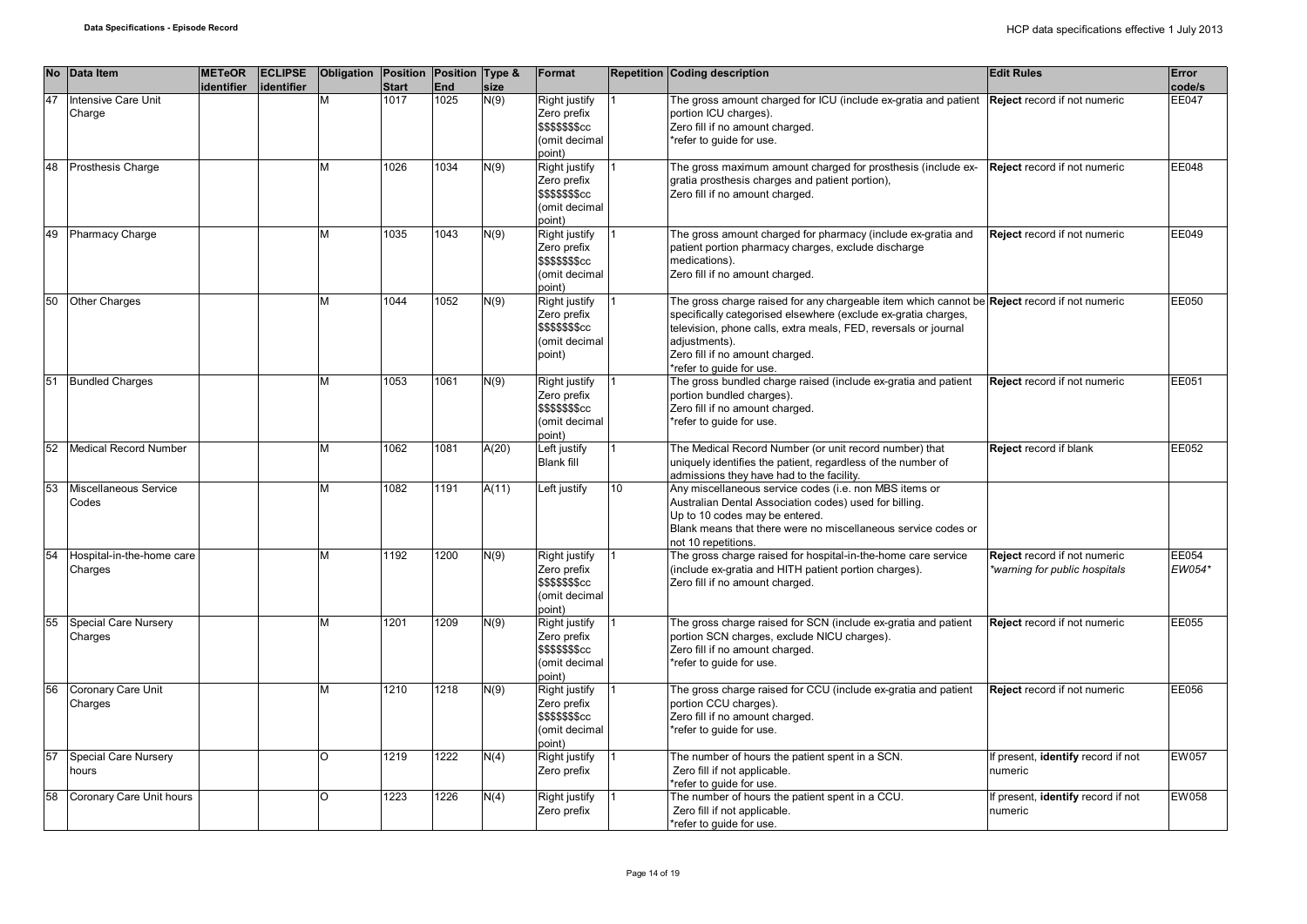| <b>No</b> | Data Item                                          | <b>METeOR</b><br>lidentifier | <b>ECLIPSE</b><br>lidentifier | Obligation | Position Position Type &<br><b>Start</b> | <b>End</b> | <b>Size</b> | Format                       | <b>Repetition Coding description</b>                                                                                                                                                                                                                                                                  | <b>Edit Rules</b>                                                                                                                                                                                                          | Error<br>code/s    |
|-----------|----------------------------------------------------|------------------------------|-------------------------------|------------|------------------------------------------|------------|-------------|------------------------------|-------------------------------------------------------------------------------------------------------------------------------------------------------------------------------------------------------------------------------------------------------------------------------------------------------|----------------------------------------------------------------------------------------------------------------------------------------------------------------------------------------------------------------------------|--------------------|
| 59        | Special Care Nursery<br>days                       |                              |                               |            | 1227                                     | 1229       | N(3)        | Right justify<br>Zero prefix | The number of days the patient spent in a SCN.<br>Zero fill if not applicable.<br>*refer to quide for use.                                                                                                                                                                                            | Reject record if not numeric.<br>Reject record if not zero for day<br>facilities (public or private)                                                                                                                       | EE059.0<br>EE059.1 |
| 60        | Coronary Care Unit days                            |                              |                               |            | 1230                                     | 1232       | N(3)        | Right justify<br>Zero prefix | The number of days the patient spent in a CCU.<br>Zero fill if not applicable.<br>*refer to quide for use.                                                                                                                                                                                            | Reject record if not numeric.<br>Reject record if not zero for day<br>facilities (public or private)                                                                                                                       | EE060.0<br>EE060.1 |
|           | Number of Qualified Days 270033<br>for Newborns    |                              |                               |            | 1233                                     | 1237       | N(5)        | Right justify<br>Zero prefix | The number of qualified newborn days occurring within a<br>newborn episode of care.<br>Zero fill if not applicable.<br>*refer to quide for use.                                                                                                                                                       | Reject record if not numeric.<br>Identify record if >0000 and (care<br>type not newborn care)                                                                                                                              | EE061<br>EW061     |
| 62        | Hospital-in-the-home care<br>Commencement Date     |                              |                               |            | 1238                                     | 1245       | A(8)        | <b>DDMMYYYY</b>              | Date on which an admitted patient commences an episode of<br>hospital-in-the-home care services.<br>Conditional item if HITH charges (item 54) > 0.<br>Blank fill if not applicable.                                                                                                                  | Reject record if Hospital-In-The-<br>Home Charges (item 54) is<br>populated and item is blank or not in<br>format DDMMYYYY.<br>Reject record if commencement                                                               | EE062.0<br>EE062.1 |
| 6         | Hospital-in-the-home care<br><b>Completed Date</b> |                              |                               |            | 1246                                     | 1253       | A(8)        | <b>DDMMYYYY</b>              | Date on which an admitted patient completes an episode of<br>hospital-in-the-home care services.<br>Conditional item if HITH charges (item 54) > 0.<br>Blank fill if not applicable.                                                                                                                  | date > HITH completed date.<br>Reject record if Hospital-In-The-<br>Home Charges (item 54) is<br>populated and item is blank or not in<br>format DDMMYYYY.<br>Reject record if completed date <<br>HITH commencement date. | EE063.0<br>EE063.1 |
|           | Palliative Care Days                               |                              |                               |            | 1254                                     | 1257       | N(4)        | Right justify<br>Zero prefix | The number of days a patient received palliative care during an<br>episode.<br>Where the entire episode is Palliative, provide the total length of<br>stay in days.<br>Conditional item if Palliative Care Status (item 25) = 1. Zero fill if<br>no Palliative Care Days.<br>*refer to guide for use. | Reject record if not numeric.<br><b>Identify</b> record if 0 and palliative<br>care status (item $25$ ) = 1                                                                                                                | EE065<br>EW065     |

**Total record length = 1257**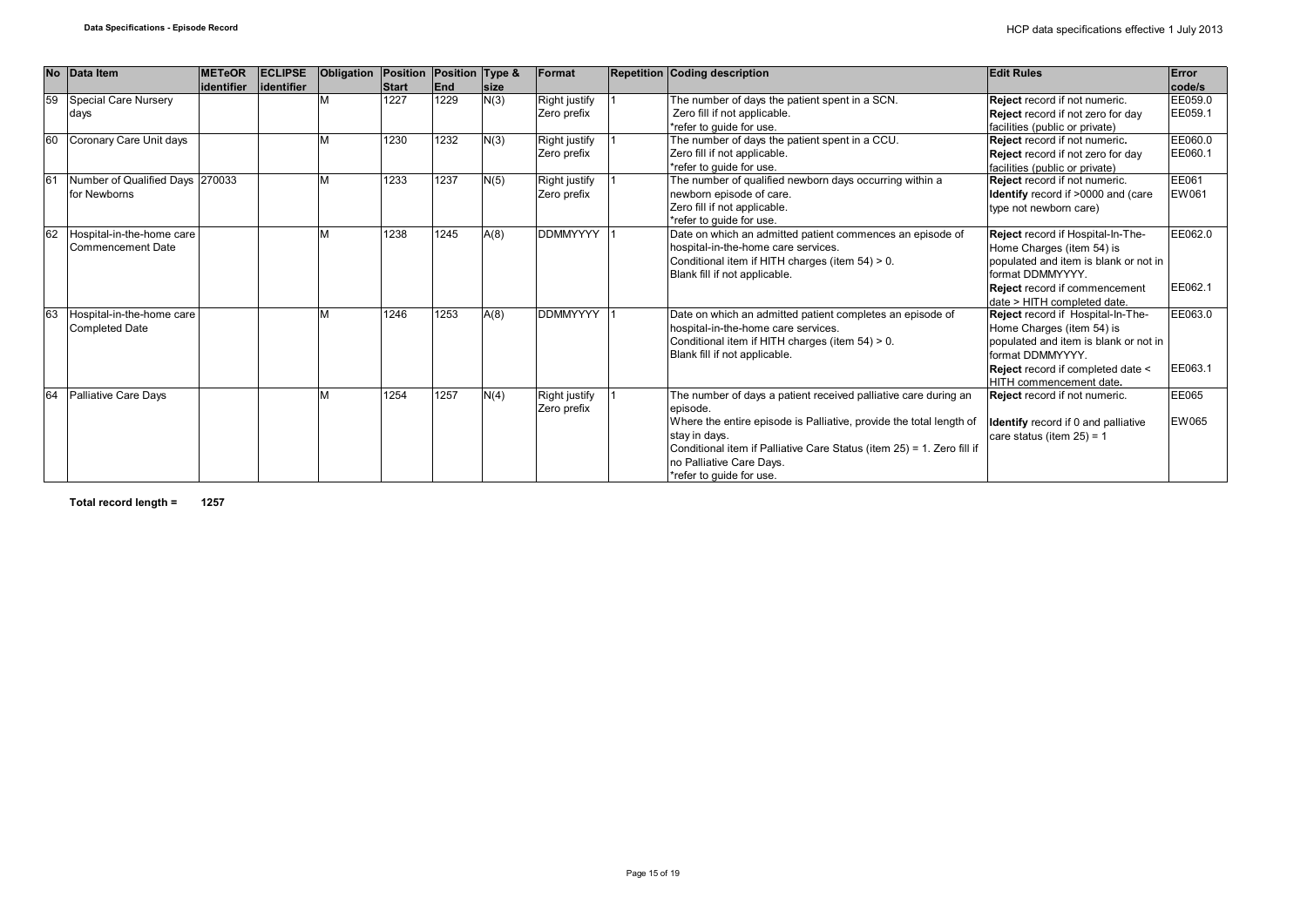|               | <b>EDIT RULES</b>                                                                                 | <b>ERROR CODE/S</b> |
|---------------|---------------------------------------------------------------------------------------------------|---------------------|
| <b>Extras</b> | Reject record if Separation date (Item 10) does not equal Admission date (Item 9) where           | <b>IEE201</b>       |
|               | Same-day Status (Item 40) = 1 (reject if Separation date = Admission date and Same-               |                     |
|               | Day Status not equal to 1)                                                                        |                     |
|               | <b>Identify</b> if the records with 'Hospital Type' = 2 have more than 5% with 'Unplanned         | EW202               |
|               | Theatre Visit' = $1$                                                                              |                     |
|               | Reject record if ICU charge but no ICU days recorded and no ICU hours recorded                    | EE203               |
|               | <b>Identify</b> record if prosthesis charge but no Theatre or Bundled charge (and hospital type   | <b>EW204</b>        |
|               | is private or private day facility).                                                              |                     |
|               | <b>Identify</b> record if therapeutic Principal MBS present but no Principal Procedure            | EW205               |
|               | Identify record if accommodation charge exceeds \$2,000 x Length Of Stay (LOS)                    | EW206               |
|               | Identify record if ICU charge >\$5,000 per day                                                    | EW207               |
|               | <b>Identify</b> record if no charges reported (total charge=0)                                    | <b>EW208</b>        |
|               | <b>Identify</b> if all records with 'Hospital Type' = 2 have 'Unplanned Theatre Visit' = 2 and    | EW209               |
|               | there are greater than 100 episodes for the month.                                                |                     |
|               | Identify if the records with Hospital Type' = 2 have more than 5% with 'Unplanned                 | EW210               |
|               | Theatre Visit' = $1$                                                                              |                     |
|               | <b>Identify</b> if all records with 'Hospital Type' = 2 have 'Readmission within 28 days' = 8 and | EW211               |
|               | there are greater than 100 episodes for the month.                                                |                     |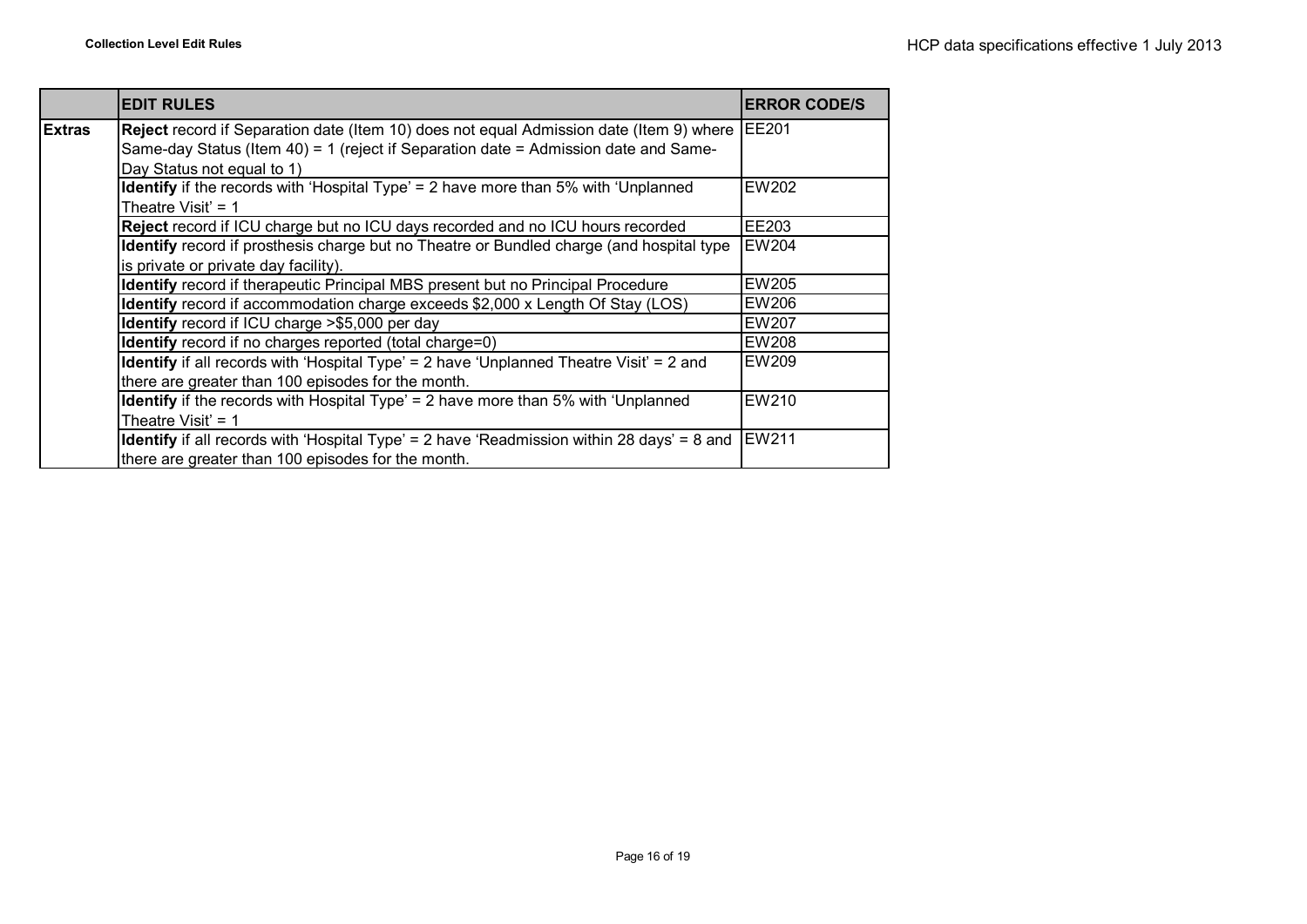| <b>No</b>       | Data Item                        | <b>METeOR</b><br>identifier | <b>ECLIPSE</b><br>identifier | Obligation | <b>Position</b><br><b>Start</b> | <b>Position</b><br>End | Type &<br>size | Format                       | <b>Repetition Coding description</b>                                                                                                                                                                                                                                                                                                                                                                                                                                                                                                                                                                                                                                                                                                                                                                                               | <b>Edit Rules</b>                                                                                                               | Error<br>code/s  |
|-----------------|----------------------------------|-----------------------------|------------------------------|------------|---------------------------------|------------------------|----------------|------------------------------|------------------------------------------------------------------------------------------------------------------------------------------------------------------------------------------------------------------------------------------------------------------------------------------------------------------------------------------------------------------------------------------------------------------------------------------------------------------------------------------------------------------------------------------------------------------------------------------------------------------------------------------------------------------------------------------------------------------------------------------------------------------------------------------------------------------------------------|---------------------------------------------------------------------------------------------------------------------------------|------------------|
|                 | Insurer Membership<br>Identifier |                             |                              | М          |                                 | 15                     | A(15)          | Left justify                 | nsurer membership identifier.                                                                                                                                                                                                                                                                                                                                                                                                                                                                                                                                                                                                                                                                                                                                                                                                      | Reject record if not a valid code                                                                                               | AE001            |
| 2               | Insurer Identifier               |                             |                              | М          | 16                              | 18                     | A(3)           | Left justify                 | Insurer identifier selected from the list of registered private health<br>insurers.                                                                                                                                                                                                                                                                                                                                                                                                                                                                                                                                                                                                                                                                                                                                                | Reject record if blank                                                                                                          | AE002            |
| 3               | <b>AN-SNAP Identifier</b>        |                             |                              | <b>MAA</b> | 19                              | 33                     | A(15)          | Left justify                 | A unique identifier for this AN-SNAP record that links it to the<br>associated episode (and/or medical and prosthetic records). It is a<br>combination of the Medical Record Number (in the Episode record)<br>and hyphen and a record number (sequential counter)                                                                                                                                                                                                                                                                                                                                                                                                                                                                                                                                                                 | Reject record if blank<br>Identify record if no hyphen in the<br>Identifier                                                     | AE003<br>AW003.1 |
|                 |                                  |                             |                              |            |                                 |                        |                |                              |                                                                                                                                                                                                                                                                                                                                                                                                                                                                                                                                                                                                                                                                                                                                                                                                                                    | Identify record if the characters prior<br>to the hyphen do not match a Medical<br>Record Number in the Episode<br>Records      | AW003.2          |
|                 | Family Name                      | 286953                      |                              | O          | 34                              | 61                     | A(28)          | Left justify                 | That part of a name a person usually has in common with some<br>other members of his/her family, as distinguished from his/her given<br>names, as represented by text.                                                                                                                                                                                                                                                                                                                                                                                                                                                                                                                                                                                                                                                             | <b>Identify</b> record if blank                                                                                                 | AE004            |
| 5               | Given Name                       | 287035                      |                              | $\circ$    | 62                              | 81                     | A(20)          | Left justify                 | The person's identifying name within the family group or by which<br>the person is socially identified, as represented by text.                                                                                                                                                                                                                                                                                                                                                                                                                                                                                                                                                                                                                                                                                                    | <b>Identify</b> record if blank                                                                                                 | AW005            |
| 6               | Date of Birth                    | 287007                      |                              | м          | 82                              | 89                     | A(8)           | <b>DDMMYYYY</b>              | The date of birth of the person.                                                                                                                                                                                                                                                                                                                                                                                                                                                                                                                                                                                                                                                                                                                                                                                                   | Reject record if not in format<br><b>DDMMYYYY</b>                                                                               | AE006            |
|                 | Postcode - Australian            | 287224                      |                              | M          | 90                              | 93                     | N(4)           | Right justify<br>Zero prefix | The numeric descriptor for a postal delivery area, aligned with<br>locality, suburb or place for the address of a person.<br>9999 = unknown postcode<br>$8888 = 0$ verseas                                                                                                                                                                                                                                                                                                                                                                                                                                                                                                                                                                                                                                                         | Reject record if not (a valid Australian<br>postcode or 8888 or 9999).                                                          | AE007            |
| 8               | Sex                              | 287316                      |                              | M          | 94                              | 94                     | N(1)           |                              | The biological distinction between male and female, as represented<br>by a code.<br>$1 = Male$<br>$2$ = Female<br>3 = Intersex or Indeterminate<br>9 = Not stated / inadequately described                                                                                                                                                                                                                                                                                                                                                                                                                                                                                                                                                                                                                                         | Reject record if not (1, 2, 3 or 9)                                                                                             | AE008            |
| 9               | <b>Admission Date</b>            | 269967                      |                              | М          | 95                              | 102                    | A(8)           | <b>DDMMYYYY</b>              | Date on which an admitted patient commences an episode of care.                                                                                                                                                                                                                                                                                                                                                                                                                                                                                                                                                                                                                                                                                                                                                                    | Reject record if not in format<br><b>DDMMYYYY</b>                                                                               | AE009            |
| 10 <sup>1</sup> | Separation Date                  | 270025                      |                              | М          | 103                             | 110                    | A(8)           | <b>DDMMYYYY</b>              | Date on which an admitted patient completes an episode of care.                                                                                                                                                                                                                                                                                                                                                                                                                                                                                                                                                                                                                                                                                                                                                                    | Reject record if not in format<br>DDMMYYYY, or if not ≥ admission<br>date, or if MM is not same as month of<br>input in header. | AE010            |
| 11              | Episode Type                     |                             |                              | м          | 111                             | 111                    | A(1)           |                              | An indicator of the type of admitted rehabilitation program<br>undertaken during the episode that relates to the AN-SNAP records.<br>O = Overnight Admitted Patient - Assign this value for patients who<br>stay overnight during the admitted rehabilitation program.<br>S = Same-day Admitted Patient - Assign this value for patients who<br>undertake an admitted rehabilitation program consisting of multiple<br>same day visits/services. It is recommended that one AN-SNAP<br>record is reported that covers the entire program (not separate<br>episodes for each visit/service). In this case, Admission date = date<br>of 1st visit/service and Separation date = date of last visit/service in<br>the Same-day admitted program. The AN-SNAP record should be<br>linked to the episode with the same separation date. | Reject record if not ('O' or 'S')                                                                                               | AE011            |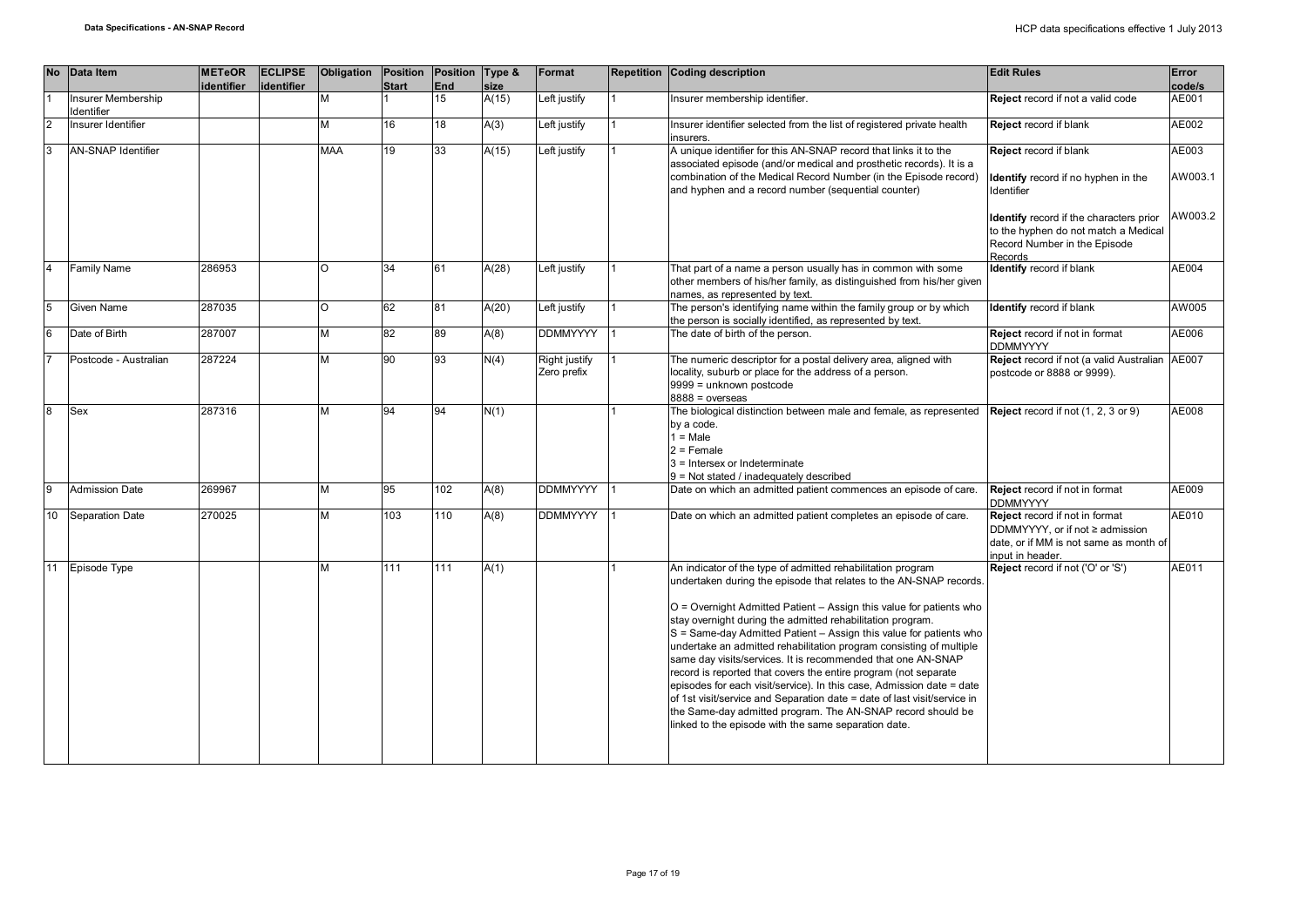| <b>No</b> | Data Item                    | <b>METeOR</b><br>identifier | <b>ECLIPSE</b><br>identifier | Obligation | Position Position Type &<br><b>Start</b> | <b>End</b> | size | Format                  |    | <b>Repetition Coding description</b>                                                                                                                                                                                                                                                                                                                                                                                                                                                                                                                                                                      | <b>Edit Rules</b>                                                                                                                                                                                    | Error<br>code/s |
|-----------|------------------------------|-----------------------------|------------------------------|------------|------------------------------------------|------------|------|-------------------------|----|-----------------------------------------------------------------------------------------------------------------------------------------------------------------------------------------------------------------------------------------------------------------------------------------------------------------------------------------------------------------------------------------------------------------------------------------------------------------------------------------------------------------------------------------------------------------------------------------------------------|------------------------------------------------------------------------------------------------------------------------------------------------------------------------------------------------------|-----------------|
| 12        | Admission FIM Item<br>Scores |                             |                              | м          | 112                                      | 129        | N(1) |                         | 18 | The FIM score on admission for each of the 18 FIM motor and<br>cognition items<br>No Helper:<br>Score of 7 - Complete Independence<br>Score of 6 - Modified Independence<br>Helper:<br>Score of 5 - Supervision or setup<br>Score of 4 - Minimal assistance<br>Score of 3 - Moderate assistance<br>Score of 2 - Maximal assistance<br>Score of 1 - Total assistance<br>*refer to quide for use                                                                                                                                                                                                            | <b>Reject</b> record if not (1, 2, 3, 4, 5, 6 or<br>7) and episode type is O.<br><b>Identify</b> record if episode type is S<br>and not blank fill                                                   | AE012<br>AW012  |
| 13        | Discharge FIM Item Scores    |                             |                              | М          | 130                                      | 147        | N(1) |                         | 18 | The FIM score on discharge for each of the 18 FIM motor and<br>cognition items.<br>No Helper:<br>Score of 7 - Complete Independence<br>Score of 6 - Modified Independence<br>Helper:<br>Score of 5 - Supervision or setup<br>Score of 4 - Minimal assistance<br>Score of 3 - Moderate assistance<br>Score of 2 - Maximal assistance<br>Score of 1 - Total assistance<br>*refer to quide for use                                                                                                                                                                                                           | <b>Reject</b> record if not (1, 2, 3, 4, 5, 6 or AE013<br>7) and episode type is O. and not<br>Episode Mode of Separation = $8$<br><b>Identify</b> record if episode type is S<br>and not blank fill | AW013           |
| 14        | <b>AROC Impairment Codes</b> |                             |                              | М          | 148                                      | 154        | A(7) | NN.NNNN<br>Left justify |    | Enter the Impairment Code (AUS version 1) that best describes the Reject record if not a valid code or if<br>primary reason for admission to the rehabilitation episode.<br>Code as specifically as possible and where possible avoid the use of<br>impairment group 13 - 'Other Disabling Impairments'.<br>Each entry should consist of:<br>two (2) digits that represent the impairment group (zero prefixed if<br>1 digit)<br>a decimal point<br>up to four (4) digits that represent more specific categories within<br>impairment groups if applicable (blank fill any unused characters).           | trailing zeros.                                                                                                                                                                                      | AE014           |
| 15        | Assessment Only Indicator    |                             |                              | м          | 155                                      | 155        | N(1) |                         |    | Whether only assessment, and no treatment, was provided during<br>an episode of admitted patient care, as represented by a code.<br>Assessment only occurs when the person was seen on one<br>occasion only for assessment and no rehabilitation treatment and no<br>further intervention by this service team is planned to occur within<br>the next 90 days. If a person is booked/seen for subsequent<br>treatment within 90 days, they are not Assessment Only. If a person<br>is booked for subsequent assessment (but not treatment), they are<br>assessment only. Record:<br>$1 = Yes$<br>$2 = No$ | Reject record if not (1 or 2)                                                                                                                                                                        | AE015           |
| 16        | <b>AN-SNAP Class</b>         |                             |                              | М          | 156                                      | 159        | N(4) |                         |    | The AN-SNAP class to which the episode is assigned. AN-SNAP<br>Class is only applicable to overnight episodes and must be reported<br>as 4 characters in the following format:<br>"2" prefix followed by AN-SNAP version 2 class code.<br>"3" prefix followed by AN-SNAP version 3 class code.                                                                                                                                                                                                                                                                                                            | Reject record if not a valid code and<br>episode type $=$ $\circ$<br><b>Identify</b> record if episode type $=$ S<br>and not blank fill.                                                             | AE016<br>AW016  |